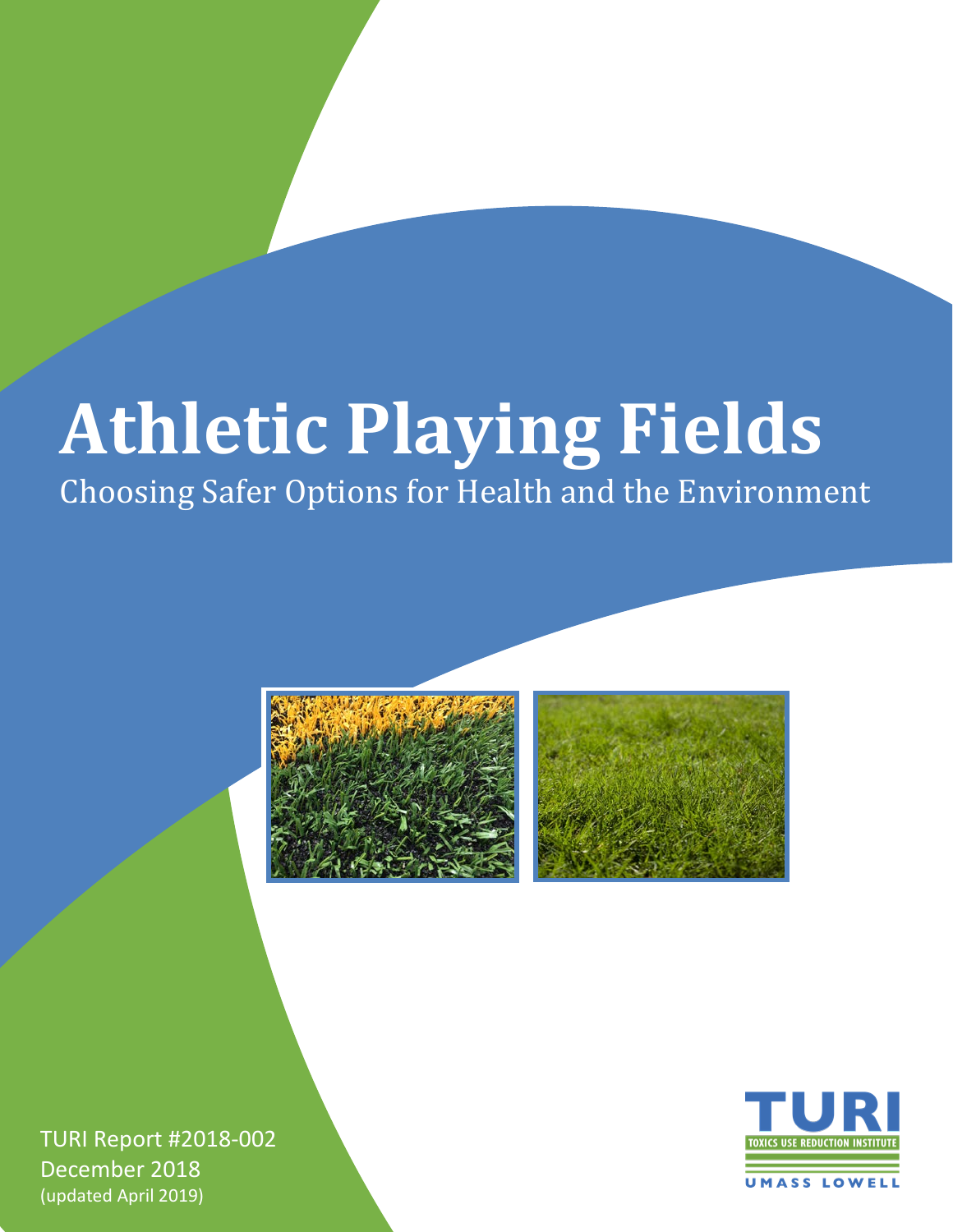#### **Acknowledgments**

This report was prepared by Rachel Massey, Joy Onasch and Lindsey Pollard (Toxics Use Reduction Institute), with input from: Elizabeth Harriman (Toxics Use Reduction Institute); Richard Clapp, David Kriebel, Polly Hoppin, and Molly Jacobs (Lowell Center for Sustainable Production); Rebekah Thomson (Field Fund); and Ken Geiser and Daniel Schmidt (University of Massachusetts Lowell). Testing of infill PAH content was conducted by Homero Harari (Icahn School of Medicine at Mount Sinai). Organic turf management information was provided by Chip Osborne (Osborne Organics) and Patrick Sullivan and Adam Anulewicz (Springfield Parks Department). Some of the information presented here has been previously posted on TURI's website at [www.turi.org/artificialturf.](http://www.turi.org/artificialturf) Work on this report was supported by a grant from The Heinz Endowments. This report was updated in April 2019 to include new information on PAH testing.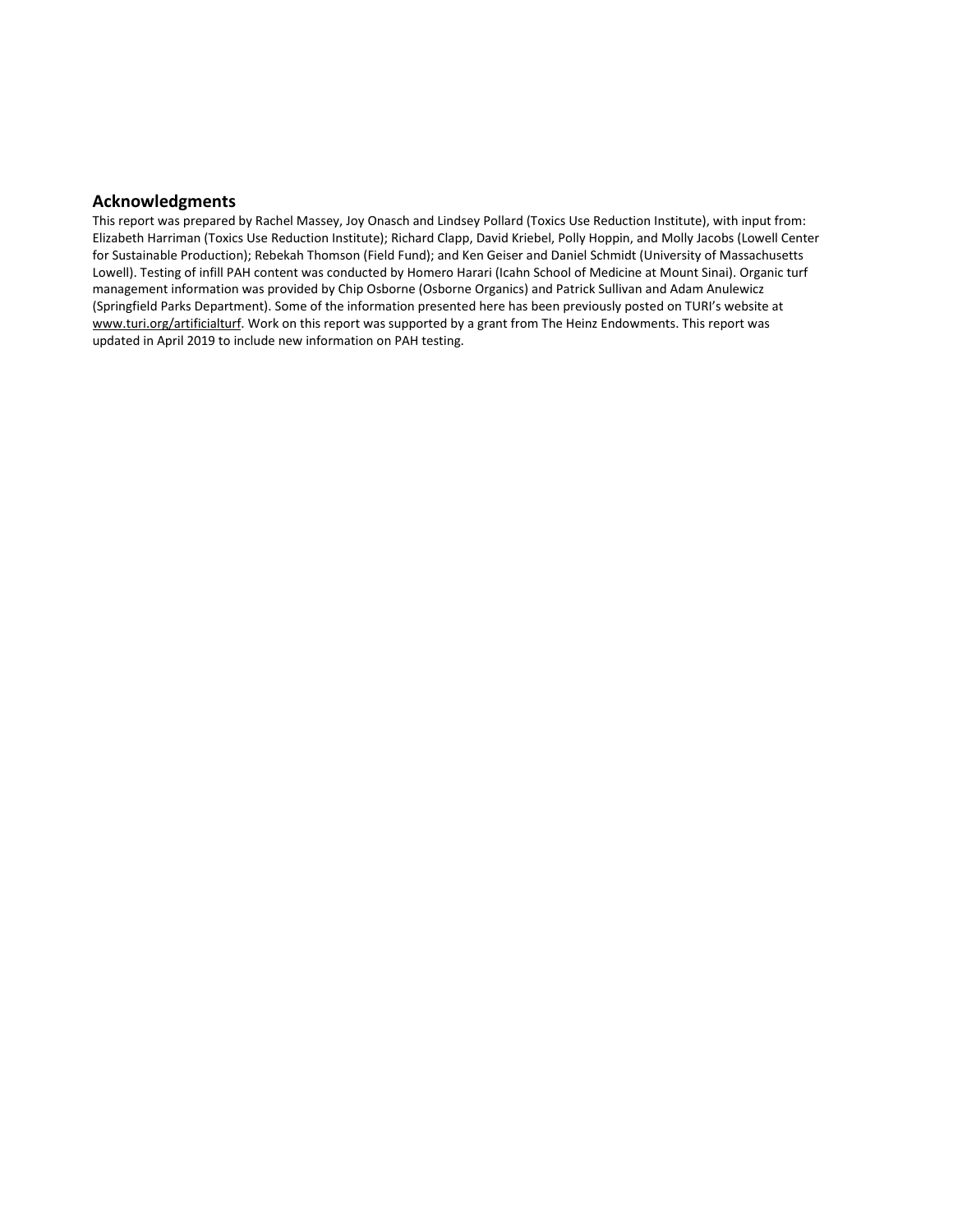# **Athletic Playing Fields: Choosing Safer Options for Health and the Environment**

# **Introduction**

Municipalities, universities, schools and other institutions frequently need to make decisions about maintenance and installation of athletic playing fields. This may include choosing between natural grass and artificial turf (also referred to as synthetic turf). Factors that may be considered include cost of installation and maintenance, number of days the field can be used, likelihood of player injuries, temperature of the playing environment, and athletes' exposure to chemicals.

A number of communities have requested technical assistance from TURI in evaluating the questions they face as they make these decisions. In response to these requests, TURI has conducted research on individual materials used in artificial turf. TURI has also worked with municipalities and

other institutions to facilitate the adoption of athletic field management practices that are costeffective and preferable for human health and the environment. This area of work has included projects to help communities eliminate or reduce the use of pesticides and facilitate the adoption of organic grass management practices.

This document provides information based on TURI's research on selected materials used in artificial turf. It also includes information on organic management of natural grass. TURI has identified organically managed natural grass as a safer alternative for sports surfaces. Additional educational documents and video resources are available on TURI's website.[1](#page-23-0)

# **Principles of Toxics Use Reduction**

TURI's work is based on the principles of toxics use reduction (TUR). The TUR approach focuses on identifying opportunities to reduce or eliminate the use of toxic chemicals as a means to protect

human health and the environment. Projects to reduce the use of toxic chemicals often have additional benefits, such as lower life-cycle costs.

# **Children's Environmental Health**

People of all ages benefit from a safe and healthy environment for work and play. However, special concerns exist for children. Children are uniquely vulnerable to the effects of toxic chemicals because their organ systems are developing rapidly and their detoxification mechanisms are immature.

Children also breathe more air per unit of body weight than adults, and are likely to have more hand-to-mouth exposure to environmental contaminants than adults. $<sup>2</sup>$  $<sup>2</sup>$  $<sup>2</sup>$  For these reasons, it is</sup> particularly important to make careful choices about children's exposures.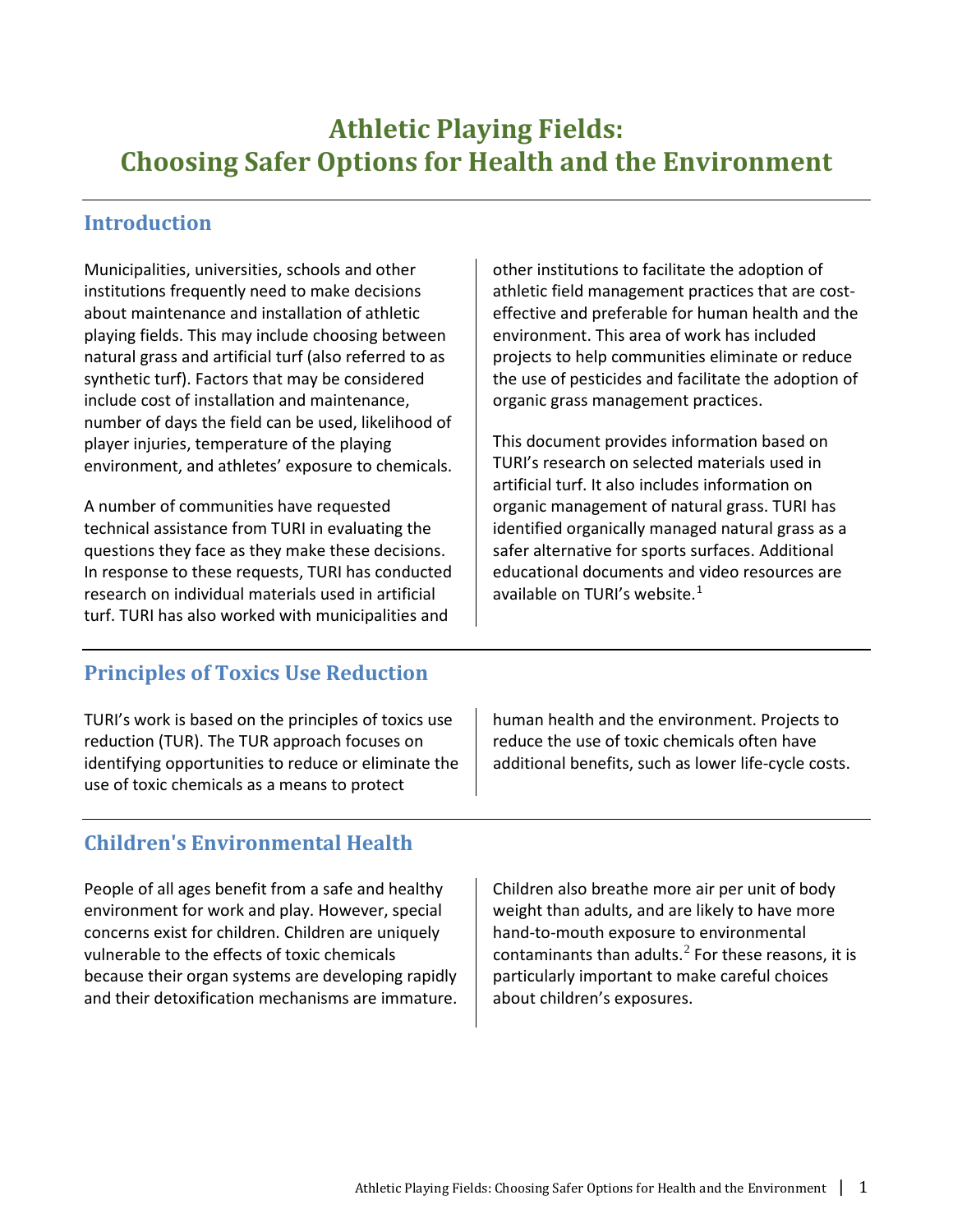# **Artificial Turf Components**

Artificial turf generally has several components, including a base layer made from gravel or stone; an artificial grass carpet, including a backing material and artificial grass fibers; and one or more infill materials, used to hold the grass fibers upright and provide cushioning, among other functions. Infill is the portion of the artificial turf that mimics the role of soil in a natural grass system. Many artificial turf fields also include a shock pad below the carpet for additional cushioning.<sup>[3](#page-24-0)</sup> Depending on the infill type, this shock pad may be an optional component of the turf system, or may be required in order to provide a sufficiently resilient playing surface.

This document provides information on several infill materials. It is important to note that the materials available on the market may change frequently and the information presented here is not comprehensive. It is also important to understand that infill is just one component of an artificial turf system. This document focuses primarily on infill, but in evaluating the health and environmental impact of artificial turf, it is also important to consider the impacts of all the components, including the artificial grass blades, shock pad, and lower structural layers.

# **Regulatory/Testing Standards**

There is no comprehensive regulatory or testing regimen specifically for artificial turf.

The standard cited most frequently by vendors is European Standard EN 71‐3 – "Safety of Toys Part 3: Migration of certain elements" (the European Toy Safety Standard). For communities applying this standard, it is important to understand that it focuses only on metals. It does not cover other compounds that may be found in artificial turf materials, such as volatile organic compounds (VOCs), polyaromatic hydrocarbons (PAHs), phthalates, and others. The standard includes three different safety levels, so it is important to understand which level has been applied. Detailed information on this regulation is available in another TURI publication, *Chemicals in Artificial Turf Infill: Overview*. [4](#page-24-1)

Other standards sometimes applied by researchers to artificial turf include regulatory standards for

contamination of soil (e.g., comparing lead levels to those considered by the US EPA to pose a "soillead hazard" in play areas); $<sup>5</sup>$  $<sup>5</sup>$  $<sup>5</sup>$  and checking metals in</sup> artificial turf runoff against federal and state regulatory levels for drinking water, surface waters and groundwater.<sup>[6](#page-25-1)</sup> Studies in Europe have checked chemical levels in infill against a variety of regulatory standards for soil, sediment, and building materials, among other standards. $<sup>7</sup>$  $<sup>7</sup>$  $<sup>7</sup>$ </sup> Germany has developed a regulation specifically for artificial turf, including requirements related to leaching of certain metals and organic compounds. $8$ 

Another relevant standard is California's Safe Drinking Water and Toxic Enforcement Act of 1986 (Proposition 65). This law requires disclosure of the presence of chemicals that are identified by the state of California as causing cancer or reproductive harm.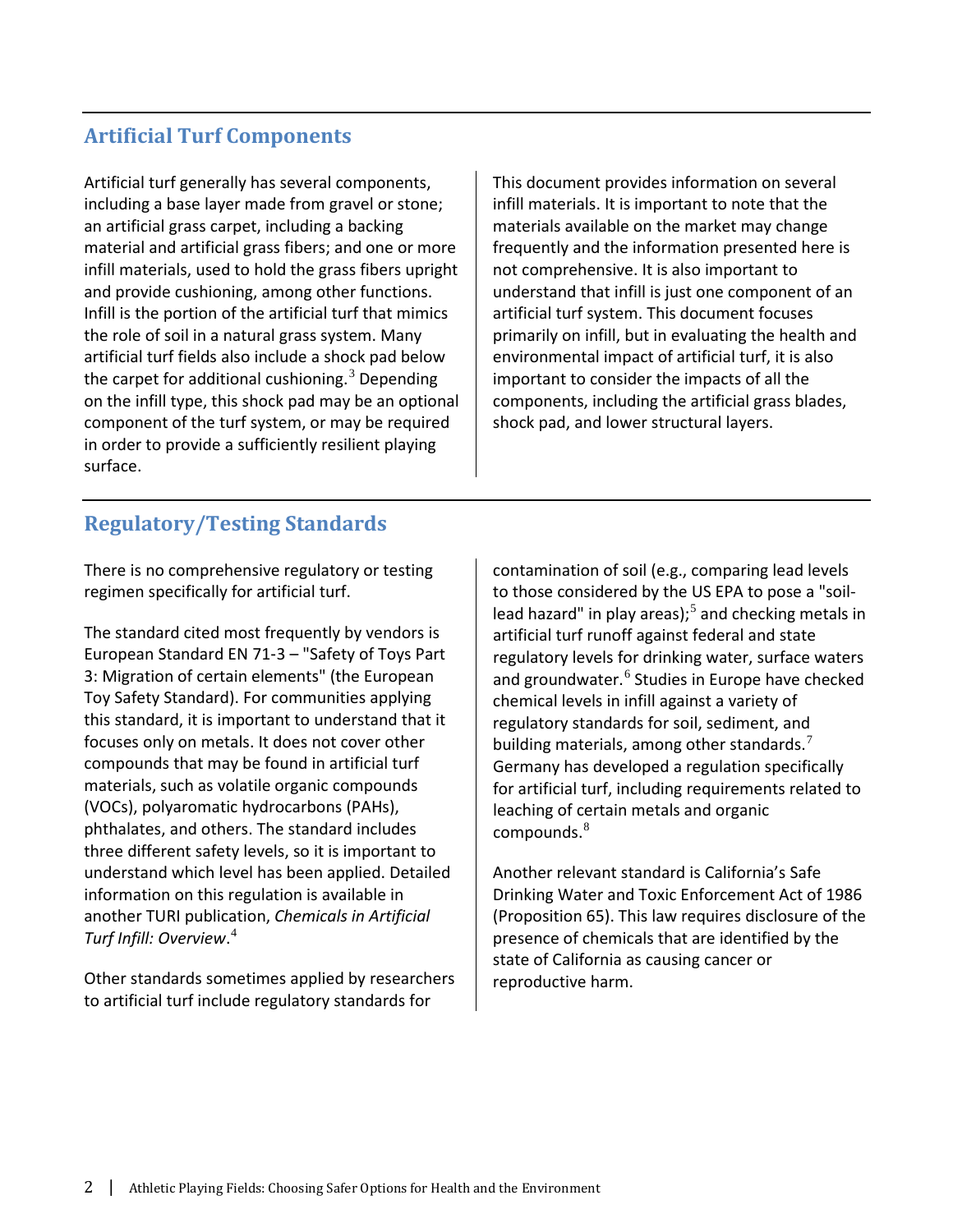# **Artificial Turf: Chemicals in Infill**

TURI has received many queries from communities and institutions that are working to understand the health and safety profiles of a variety of infill types. Therefore, TURI has reviewed existing literature on these infill types, with a focus on chemicals found in the materials. Additional detail on selected individual infills can be found on TURI's website.<sup>[9](#page-25-4)</sup>

It is important to note that chemicals in infill are just one piece of the picture. The artificial grass blades pose concerns as well. Toxic chemicals such as lead are found in the artificial grass blades in some cases. $^{10}$  $^{10}$  $^{10}$  It is also important to understand and research the materials used in any pad or underlayment used in the layers below the infill.

#### **Overview**

Crumb rubber made from recycled tires, also referred to as **tire crumb** or as styrene butadiene rubber (SBR), is present in a large number of artificial turf fields.

A number of materials are currently marketed as alternatives to recycled tires. Some are based on synthetic materials, while others are mineral- or plant-based, or contain a mixture of natural and synthetic materials. Alternative synthetic infills include **ethylene propylene diene terpolymer (EPDM)**, **thermoplastic elastomer (TPE)**, and **waste athletic shoe materials**, among others. **Mineralbased** and **plant-derived** materials used in infill can include sand, zeolite, cork, coconut hulls, olive cores, and walnut shells, among other materials. Infill can also be made with acrylic-coated sand.

Some vendors may also offer an option of tire crumb coated with polyurethane. Limited information is available on the chemicals in the coating, the ability of the coating to reduce exposure to chemicals in the tire crumb, or the durability of the coating. $11$ 

Relatively little information is available on the chemicals present in, or emitted from, alternative infills. Some of them may pose less of a concern than tire crumb, but some may introduce serious hazards. Some available information on these materials is provided here, but there is a need for more research on all of these materials. Some of these materials have also been evaluated in a 2017 review by the Norwegian Environmental Agency<sup>[12](#page-25-7)</sup> and in a 2018 review by the National Institute for Public Health and the Environment (RIVM) in the Netherlands. $13$ 

This overview is not comprehensive. New infills are introduced to the market frequently. It is important to understand that any synthetic material used as infill will pose some concerns related to introduction of rubber or plastic particles into the environment, as well as whatever specific chemicals may be found in the material. Mineraland plant-based infills can pose hazards as well. In addition to any issues associated with infill, all artificial turf introduces synthetic materials into the environment through the other components, including breakdown over time of the artificial grass carpet.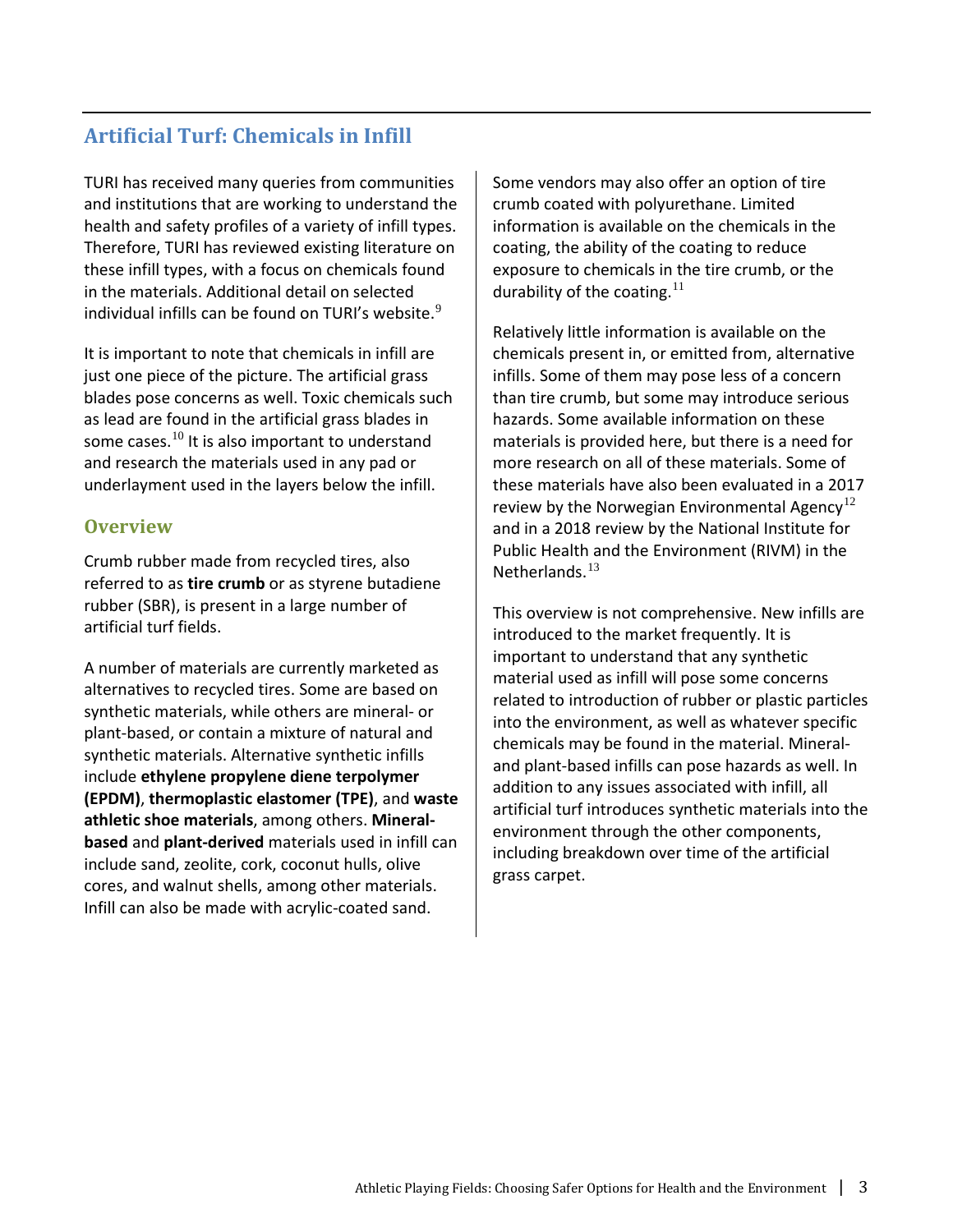#### **Understanding rubber and plastic products: terminology**

For those interested in understanding more about rubber and plastic products, the following terminology may be useful.

*Thermosets vs. thermoplastics.* Both natural and synthetic rubbers are **thermosets**. A key characteristic of a thermoset is that although heat is used in the initial manufacture of the material, once the material has been formed, it cannot be melted. For this reason, tires and other products made from thermosets cannot be melted and re-formed into new products. Among the materials used in artificial turf infills, SBR, EPDM and shoe sole materials are all thermosets.

**Thermoplastics**, in contrast, are materials that can be melted and re-formed into new shapes. Thermoplastic elastomers (TPEs) are one broad category within the larger category of thermoplastics.

*Curing/crosslinking/vulcanization.* Thermosets gain their stability through a process of **curing**, also referred to as crosslinking or vulcanization. Curing is a process of creating links among polymer strands in order to create a stable, three-dimensional structure. In the case of a thermoset, these links are composed of irreversible chemical bonds.

A variety of chemicals can be used in the curing process. These include chemicals that become part of the crosslinking bond, as well as chemicals that catalyze or accelerate the crosslinking process. The term "vulcanization" is often used specifically to refer to crosslinking with sulfur.

In contrast to the large molecules of a polymer, the molecules added in the curing process are often relatively small. Some of these molecules may remain present as free molecules in the final material, and these may be released during product use.

*Plasticizers.* Plasticizers are added to stiff or rigid materials to make them more pliable. One important category of plasticizers is the phthalate esters, also commonly referred to simply as phthalates. Mineral oil can also be used as a plasticizer. The specific plasticizers used in a given product are frequently not disclosed.

*Other additives.* A variety of other additives may be used in rubber and plastic products. **Fillers** such as carbon black or silica can be used to attain specific material properties or simply to extend the volume of the material. **Stabilizers** can be added to decrease the effect of light, heat or other environmental conditions on the material. Other additives that may be used include **pigments** and **antimicrobial agents**.

#### **Tire crumb**

A large number of chemicals are found in tire crumb. Many of these have adverse effects on human health or the environment. In a literature review, the US Environmental Protection Agency (EPA) identified just over 350 chemicals or chemical categories that were discussed in existing literature on tire crumb.<sup>[14](#page-25-9)</sup> The presence and amount of a given chemical can vary depending on the sample of tire crumb.

Table 1 shows the categories of chemicals considered by EPA, with examples of individual chemicals in each category.<sup>[15](#page-25-10)</sup> As shown in the table, these include metals, such as lead and zinc; volatile organic compounds (VOCs); semi-volatile organic compounds (SVOCs); and a variety of uncategorized chemicals including vulcanization compounds (chemicals used in rubber curing). The broad category of SVOCs includes PAHs, phthalate esters, and chemicals that may be applied to the crumb rubber as biocides during the life of the artificial turf.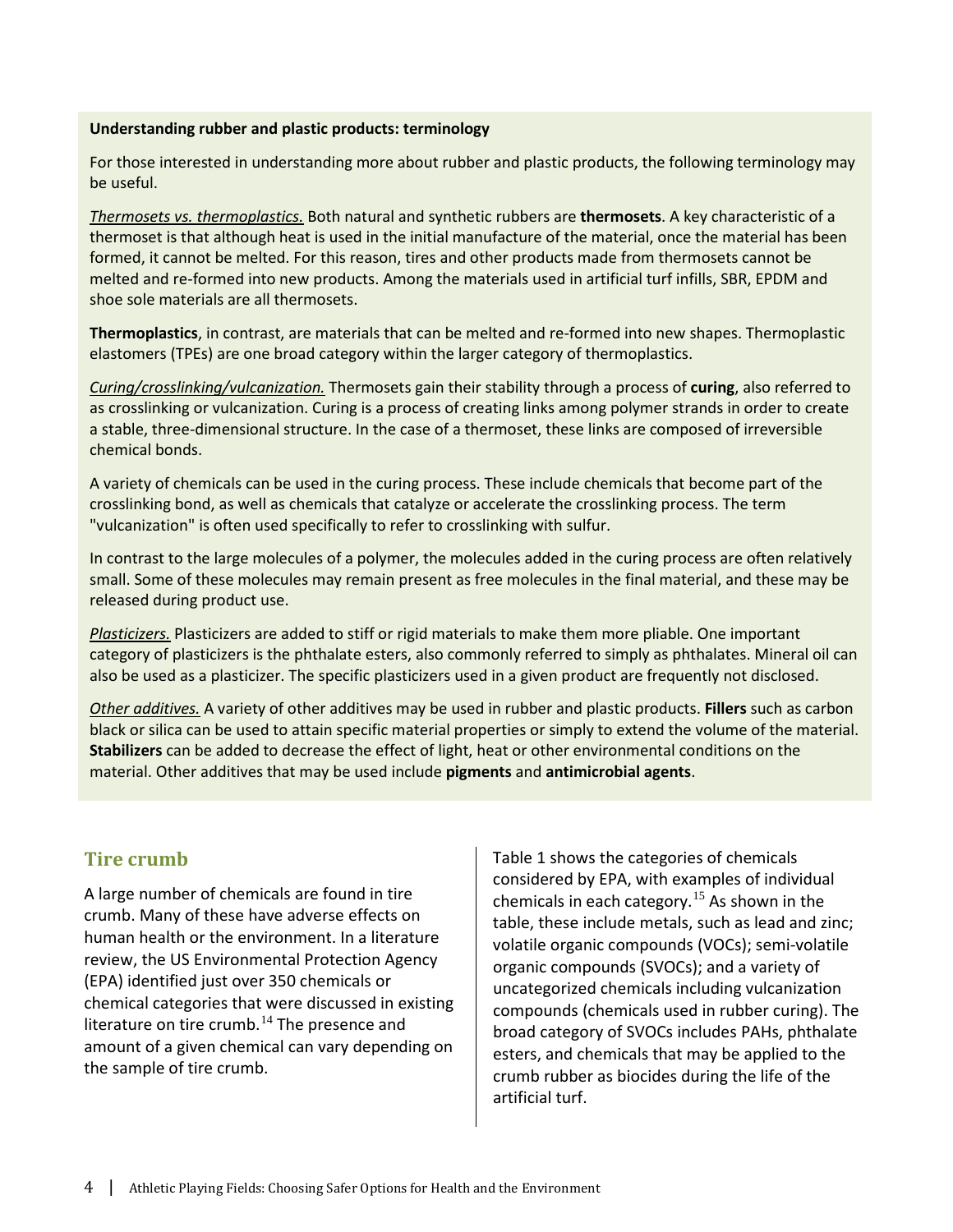Some of the chemicals found in tire crumb are endocrine disrupters (e.g., phthalate esters); some are known or suspected carcinogens (e.g., arsenic, cadmium, benzene, styrene); and some are associated with other human health effects.<sup>[16](#page-25-11)</sup> A

recent study evaluated the potential carcinogenicity of 306 chemicals found in tire crumb and found that 197 of them met certain carcinogenicity criteria, while 58 were actually listed as carcinogens by a government agency.<sup>[17](#page-25-12)</sup>

| Table 1: Selected categories of chemicals found in tire crumb |                                       |                                                                                                                                          |  |  |  |
|---------------------------------------------------------------|---------------------------------------|------------------------------------------------------------------------------------------------------------------------------------------|--|--|--|
| Category <sup>a</sup>                                         | <b>Subcategory</b><br><b>Examples</b> |                                                                                                                                          |  |  |  |
| <b>Metals</b>                                                 |                                       | Aluminum, arsenic, barium, cadmium, chromium, copper, lead, nickel, zinc                                                                 |  |  |  |
| <b>VOCs</b>                                                   |                                       | Benzene, benzothiazole, hexane, naphthalene, styrene, toluene, xylenes                                                                   |  |  |  |
| <b>SVOCs</b>                                                  | <b>PAHs</b>                           | Anthracene, benz(a)anthracene, fluoranthene, naphthalene, phenanthrene, pyrene                                                           |  |  |  |
|                                                               | Phthalate esters                      | Benzylbutyl phthalate, di(2-ethylhexyl)phthalate [a.k.a. bis(2-ethylhexyl)phthalate]                                                     |  |  |  |
|                                                               | <b>Biocide product</b><br>ingredients | May include quaternary ammonium compounds such as alkylbenzyldimethyl ammonium<br>chloride, alcohol ethoxylate 6, or others <sup>b</sup> |  |  |  |
| Other <sup>c</sup>                                            |                                       | 4-tert-(octyl)-phenol [a.k.a. 4-t-octylphenol], butylated hydroxytoluene                                                                 |  |  |  |

#### Sources:

Thomas K, Irvin-Barnwell E, Giuseppi-Elie A, Ragin-Wilson A. August 2016. *Research Protocol: Collections Related to Synthetic Turf Fields with Crumb Rubber Infill.* US EPA, CDC and ATSDR. Accessed at [https://www.epa.gov/sites/production/files/2016-](https://www.epa.gov/sites/production/files/2016-08/documents/tcrs_research_protocol_final_08-05-2016.pdf) [08/documents/tcrs\\_research\\_protocol\\_final\\_08-05-2016.pdf,](https://www.epa.gov/sites/production/files/2016-08/documents/tcrs_research_protocol_final_08-05-2016.pdf) January 2, 2017.

US EPA. December 2016. *Federal Research Action Plan on Recycled Tire Crumb Used on Playing Fields and Playgrounds: Status Report.*  EPA/600/R-16/364. Accessed a[t https://www.epa.gov/chemical-research/december-2016-status-report-federal-research-action-plan](https://www.epa.gov/chemical-research/december-2016-status-report-federal-research-action-plan-recycled-tire-crumb)[recycled-tire-crumb,](https://www.epa.gov/chemical-research/december-2016-status-report-federal-research-action-plan-recycled-tire-crumb) March 21, 2017.<br><sup>a</sup> Note: Categorization shown here follows categories used in EPA's August 2016 publication.

**b** Thomas et al. note these have been identified by the California Office of Environmental Health Hazard Assessment (OEHHA) as "potential turf biocides."

 $c$  As organized by Thomas et al., this category includes "potential rubber curatives, antioxidants/antiozonants, and other chemicals reported in literature."

Exposure to low doses of multiple chemicals can have health effects that may not be predicted based on the expected effects of each exposure individually. For this reason, some studies have considered the mix of chemicals in tire crumb, rather than looking at each individually. A study of a tire shredding facility in Taiwan tested airborne particulates from the facility for mutagenicity, and found that they showed "a substantial presence" of mutagens.[18](#page-25-13) Another study considered the mutagenicity of dust and fumes at two tireshredding facilities; they found "high mutagenic activity" of dust and fumes at one facility and "almost no mutagenic activity" at the other, a difference they attributed both to choices of chemicals and to the way in which each facility operated.[19](#page-25-14)

#### **EPDM**

EPDM rubber is a specialty elastomer that can be mixed with high levels of additives and oils while retaining its desirable physical properties, including strength and resistance to tearing. Additives can include oil, carbon black, and other materials. EPDM may be manufactured with anywhere from 15 to 100 parts of oil per 100 parts of polymer. $^{20}$  $^{20}$  $^{20}$ Like tire crumb, EPDM is a vulcanized (cured) rubber product, so it can be expected to contain vulcanization compounds. Not all EPDM infills are necessarily the same, so it is important to find out what chemicals are present in any given EPDM product.

There has been limited examination of EPDM granules to evaluate their suitability from a public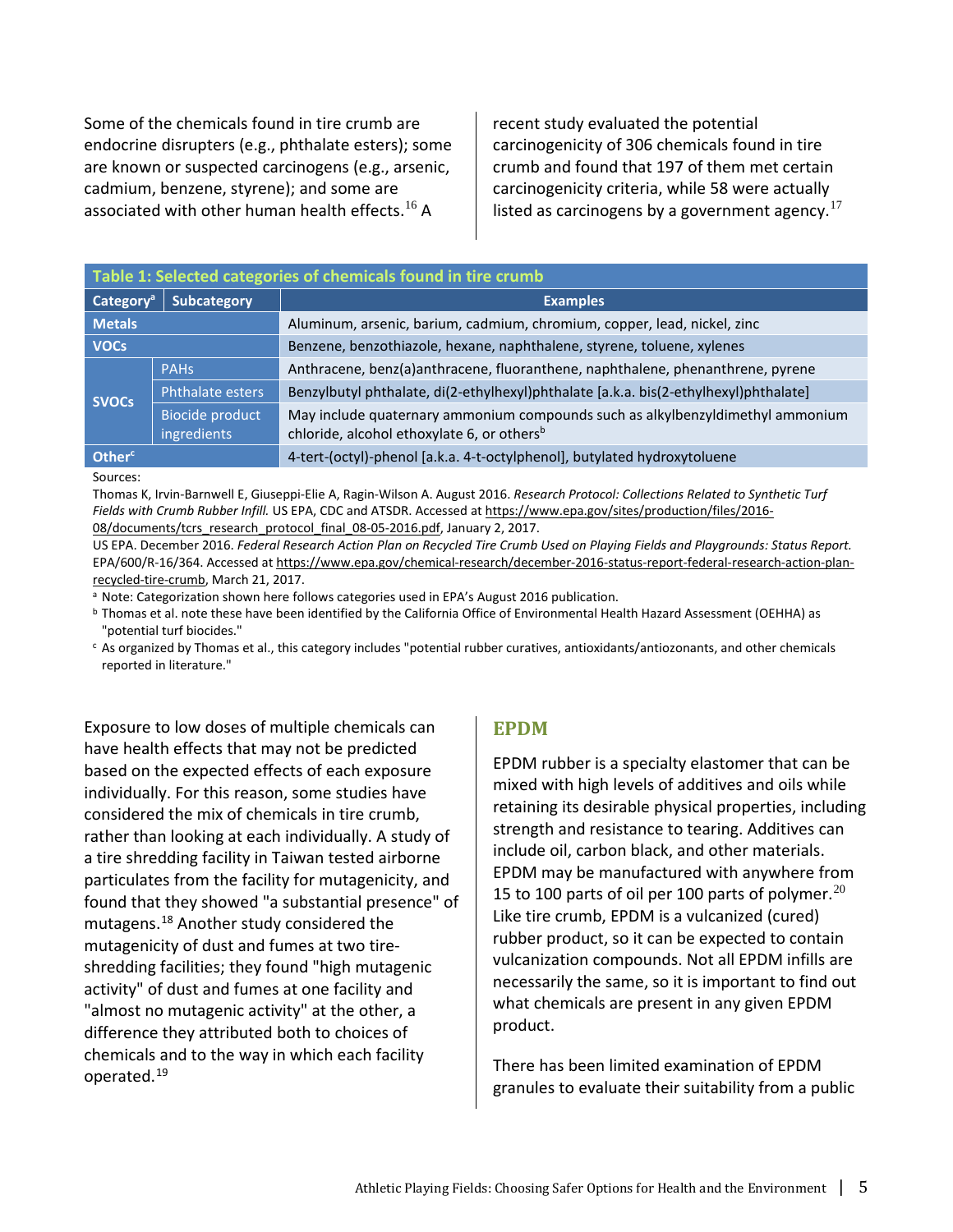health and environmental perspective. In one study published in 2004, the Norwegian Building Institute (NBI) examined levels of selected chemicals in one sample of EPDM infill, comparing these levels with those found in three samples of recycled tires. The study found that the EPDM rubber contained more chromium than the tire material, similar amounts of zinc, and lower concentrations of PAHs, phthalate esters, and phenols. Polychlorinated biphenyls (PCBs), which were found in one sample of recycled rubber, were not found in the EPDM. The authors state that "with the exception of chromium and zinc, the EPDM rubber contains lower concentrations of hazardous substances than the recycled rubber types overall." $^{21}$  $^{21}$  $^{21}$  A 2008 study by the Danish Ministry of the Environment also included tests of one sample of  $EPDM.<sup>22</sup>$  $EPDM.<sup>22</sup>$  $EPDM.<sup>22</sup>$  A study supported in part by the tire industry in France found that EPDM emitted larger amounts of VOCs than tire crumb.<sup>[23](#page-25-18)</sup>

In reviewing pros and cons of EPDM infill, the Norwegian Environmental Agency notes possible concerns about VOC emissions at indoor fields, introduction of microplastics into the environment, and aquatic toxicity from leachate, among other factors.[24](#page-25-19)

RIVM reviewed the limited existing literature on EPDM infill as well as conducting limited testing of its own. RIVM concludes that EPDM infill is likely to contain PAHs but at lower levels than tire crumb; carbon black may be a concern in black EPDM, but not in EPDM of other colors; and phthalate esters such as diethylhexyl phthalate (DEHP), an endocrine disrupter, may be present in the material. Nonyl- and octylphenols, also endocrine disrupters, are detected at low levels in both EPDM and tire crumb. RIVM also notes that leaching of zinc from EPDM could potentially pose a concern similar to the level of concern posed by tire crumb. $25$ 

In summary, EPDM may pose some of the same health and environmental concerns posed by tire crumb, although it may contain lower levels of

some important categories of chemicals of concern and a smaller number of chemicals of concern, compared with tire crumb. Additional detail on EPDM infill is available on TURI's website. $^{26}$  $^{26}$  $^{26}$ 

#### **TPE**

Thermoplastic elastomer<sup>[27](#page-25-22)</sup> (TPE) is a general term that can encompass a variety of materials. TPEs are composed of two materials: one that is hard at room temperature and one that is soft and rubbery at room temperature. The two materials can be either chemically bonded or blended together.

TPEs generally do not require curing or vulcanization during manufacturing. However, some products marketed as TPE do contain a vulcanized material as one part of the mix, further complicating the distinctions among material types.

As with EPDM infill, TPE infill has not been studied extensively. Based on the limited information available on TPE used in artificial turf infill materials, it appears to contain lower levels of many toxic chemicals than tire crumb. In particular, measurements indicate that TPE infill emits fewer VOCs. Furthermore, since TPE does not require vulcanization (curing), it is generally expected to be free of the vulcanizing agents that are used in crumb rubber made from tires.<sup>[28](#page-25-23)</sup> However, TPE infill can contain and emit some chemicals of concern, and since individual TPE products may vary widely, it is important to obtain information on the chemicals found in any individual product that is under consideration.

Although the term TPE encompasses a broad category of materials, TURI examined details about one TPE infill to better understand the chemical composition. Using information obtained from Safety Data Sheets and the US National Library of Medicine's database (ChemID*plus)*, the TPE sample was found to be composed of styrene block copolymer, polyethylene, paraffin oil, calcium carbonate (chalk), carbon black, and unspecified stabilizers/antioxidants. Carbon black is identified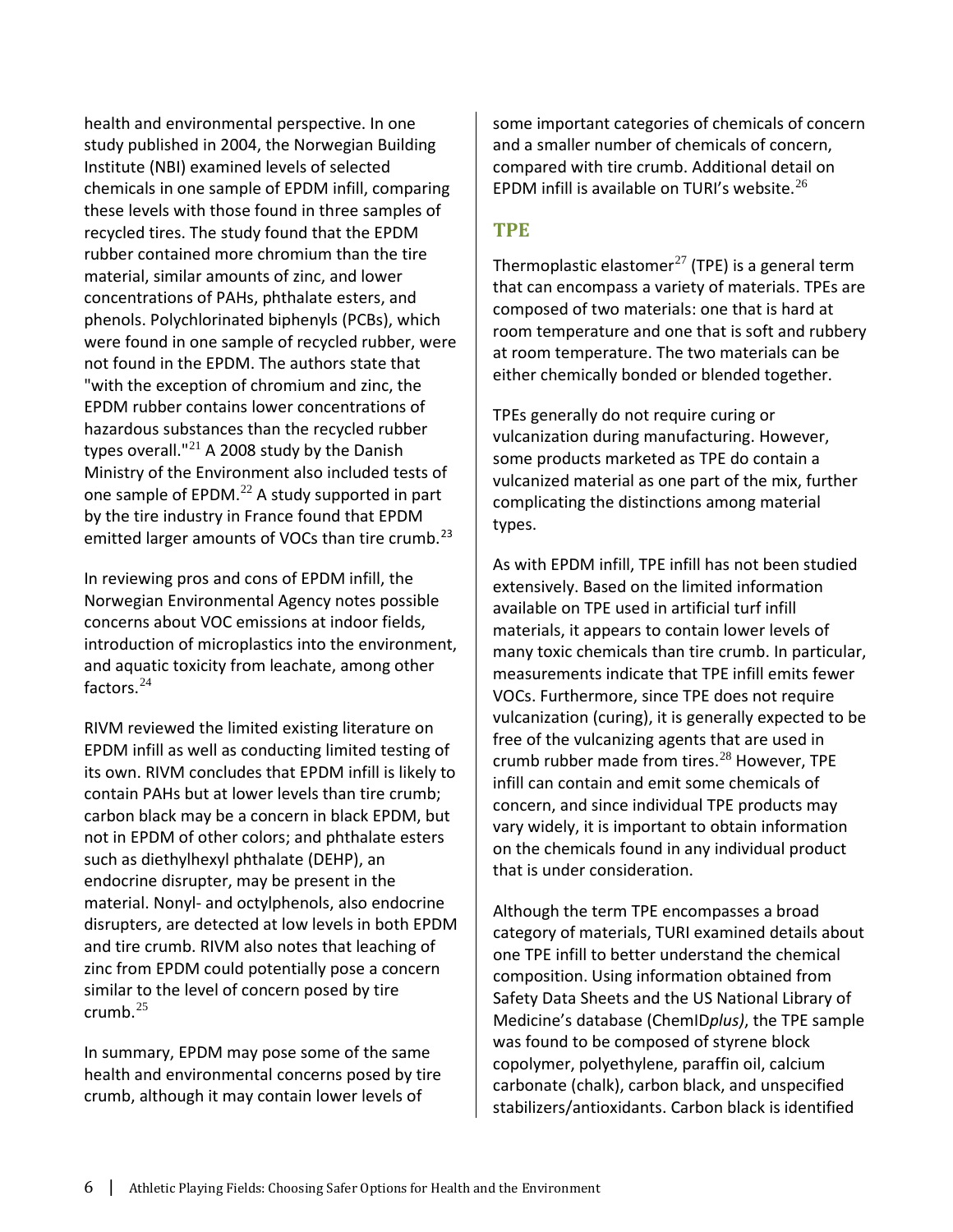by the International Agency for Research on Cancer as a possible human carcinogen (Group 2B), and many forms contain a variety of adsorbed compounds, including PAHs.<sup>[29](#page-25-24)</sup>

A 2006 study by the Norwegian Pollution Control Authority compared three indoor fields: two containing crumb rubber (SBR) infill made from tires, and one containing TPE infill.<sup>[30](#page-25-25)</sup> In measurements of airborne dust, the quantity of fine particulate matter (PM $_{2.5}$ ) was elevated for the two SBR fields, while quantities were in the expected ranges for an indoor setting for the TPE field. The researchers also noted that the dust generated by the TPE field was free of the vulcanization compounds, preservative compounds, and carbon black found in the SBR fields. Dust from all locations contained PAHs, but the levels in the dust generated by the TPE field were lower than those in the SBR dust. Total VOCs measured at the TPE field were also lower than those measured at the tire crumb fields. Phthalate esters were present at comparable levels at all locations; phthalate esters measured in airborne dust during one time period were slightly lower at the TPE field, but were higher at the TPE field during another time period.

RIVM's literature review suggests that little information is available on TPE infills, but that they are likely to contain lower levels of metals and VOCs than tire crumb or EPDM, lower or comparable levels of PAHs, and comparable levels of phthalate esters.<sup>[31](#page-25-26)</sup>

In summary, based on the limited information that is available, TPE infill is likely to contain fewer chemicals of concern than tire crumb, but is still likely to contain some chemicals of concern. Communities considering purchasing a TPE infill product may wish to request additional information from the vendor on the specific type of TPE used. Additional detail on TPE infill is available on TURI's website.<sup>[32](#page-25-27)</sup>

#### **Waste shoe material**

Infill made from post industrial waste shoe material can be made from a single brand of shoe product, or from several mixed together. For example, the Sole Revolution brand of infill may draw materials from a variety of shoe manufacturers, while Nike Grind is made from Nike<sup>®</sup> shoe material.<sup>[33](#page-25-28)</sup>

Shoe manufacturing uses a wide variety of materials, and manufacturers' choices about these materials vary over time. Factors relevant to the environmental, health and safety characteristics of athletic shoe materials include the polymers used in shoe soles, the additives that impart key performance characteristics to those polymers, and the mandatory and voluntary testing protocols used to limit toxics in shoe materials.

Some shoe materials are governed by Restricted Substances Lists (RSLs) developed by shoe manufacturers to minimize or eliminate the use of certain chemicals that pose particularly high concerns. For example, Nike has an RSL that "restricts approximately 350 substances that have been regulated or voluntarily phased out of [their] manufacturing processes,<sup>"[34](#page-25-29)</sup> and Nike Grind materials are governed by the RSL. $^{35}$  $^{35}$  $^{35}$ 

According to Nike's RSL, certain VOCs (such as benzene or toluene) are subject to tight control in the manufacturing process. Thus, these substances are not necessarily absent from Nike products but they are used in the minimum quantity possible to achieve the desired effect. Nike also limits the levels of other categories of chemicals of concern, such as specific PAHs and specific phthalate esters. [36](#page-25-31)

Waste shoe material can contain some of the same chemicals of concern as other rubber infills, although it offers the advantage that levels of some of the chemicals of highest concern may be regulated by an RSL. Neither of the recent assessments by European government agencies considered waste shoe material in detail as an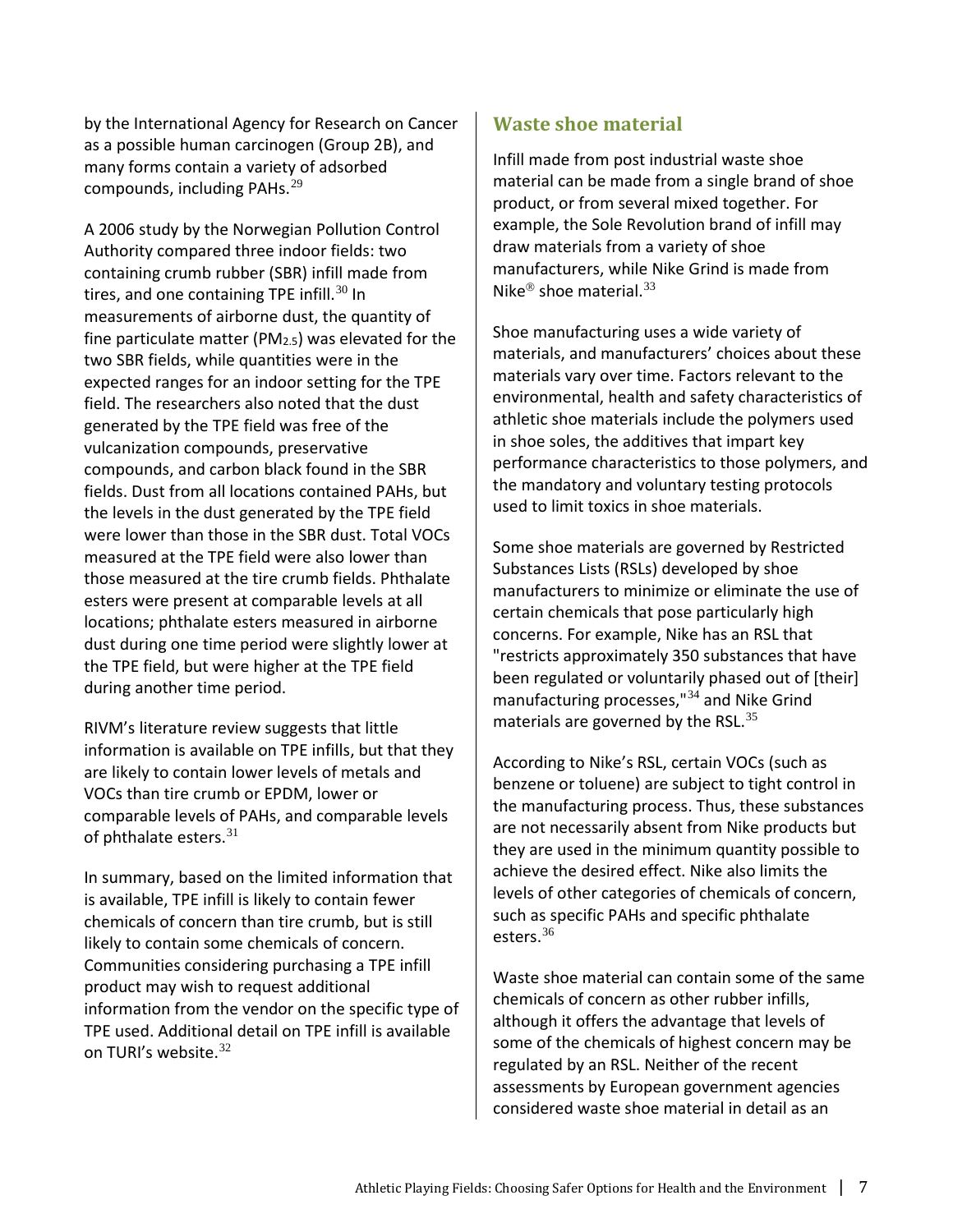alternative to tire crumb. TURI has not identified detailed independent studies of waste shoe material as used in infill.

#### **Acrylic-coated sand**

TURI was able to gather information on one acryliccoated sand product that is currently marketed for use in artificial turf.<sup>[37](#page-25-32)</sup> According to the manufacturer, this product is composed of wellrounded sand, a proprietary (undisclosed) acrylic, a Microban<sup>®</sup> antimicrobial, and a pigment.<sup>[38](#page-25-33)</sup>

The specific acrylic used in the product is a proprietary component of the manufacturer's production process, so no other information was available on its health and environmental properties. According to the manufacturer, it does not contain any additives beyond the pigment and antimicrobial. $39$  Laboratory test results provided by the manufacturer show that all PAHs for which tests were conducted were below the detection limit.[40](#page-25-35) The manufacturer also states that the product was below the detection limit for all VOCs for which tests were conducted. $^{41}$  $^{41}$  $^{41}$ 

The antimicrobial helps to protect the acrylic coating from deterioration. The company currently uses ZPTech®, a zinc-based antimicrobial. According to the Microban website, "ZPTech is a broad-spectrum antimicrobial."[42](#page-25-37) According to Microban, the product "encapsulates zinc pyrithione in customized carriers." Zinc is released when the material is exposed to water.<sup>[43](#page-25-38)</sup> The product is also available without the antimicrobial.

According to the manufacturer, the antimicrobial product originally used in the product was triclosan, but the transition to the zinc-based antimicrobial has been complete since the end of 2016. [44](#page-25-39) Triclosan poses concerns based on bioaccumulation and adverse health and environmental effects. [45](#page-25-40)

Test data are available both for presence of metals in the material and for leaching of metals from the material. The metal that appears in the largest

quantity is zinc (18 and 57 mg/kg in two samples respectively). Tests show that the material leaches 0.82 mg/L of iron and 0.13 mg/L of zinc. $46$ 

Many of the categories of organic chemicals of concern that are present in the other synthetic infills may be lower, or absent, in acrylic-coated sand. On the other hand, there may be a need for more research on the environmental implications of the broad use of sand coated with an antimicrobial-infused polymer.

#### **Mineral- or plant-based materials**

A growing list of mineral- or plant-based materials is marketed for use in infill. At least one of these options, zeolite, poses serious health concerns. The other materials have generally not been studied in depth. As with the other materials discussed in this report, it is essential to gather detailed information on these materials to understand their potential health or environmental impacts. This section mentions a few areas of concern, but is not comprehensive.

*Zeolite*. Zeolite poses a respiratory hazard. Animal studies suggest that exposure to some types of zeolites may be associated with increased risk of developing mesothelioma. $47$  Erionite, one type of zeolite, poses particular concerns; its health effects can be similar to those of asbestos.<sup>[48](#page-25-43)</sup>

*Cork.* Respiratory disease has been documented in cork workers exposed to cork dust. For example, a 1973 study concluded that workers in the cork industry may suffer from various complaints related to the inhalation of cork dust. It states that "workers in factories where cork is processed and transformed into commercial products may acquire incapacitating disease of the respiratory tract."[49](#page-25-44) Respiratory disease associated with cork dust exposure is known as suberosis. Fungi that frequently colonize cork appear to play some role in the disease, although the disease is not fully understood. $50$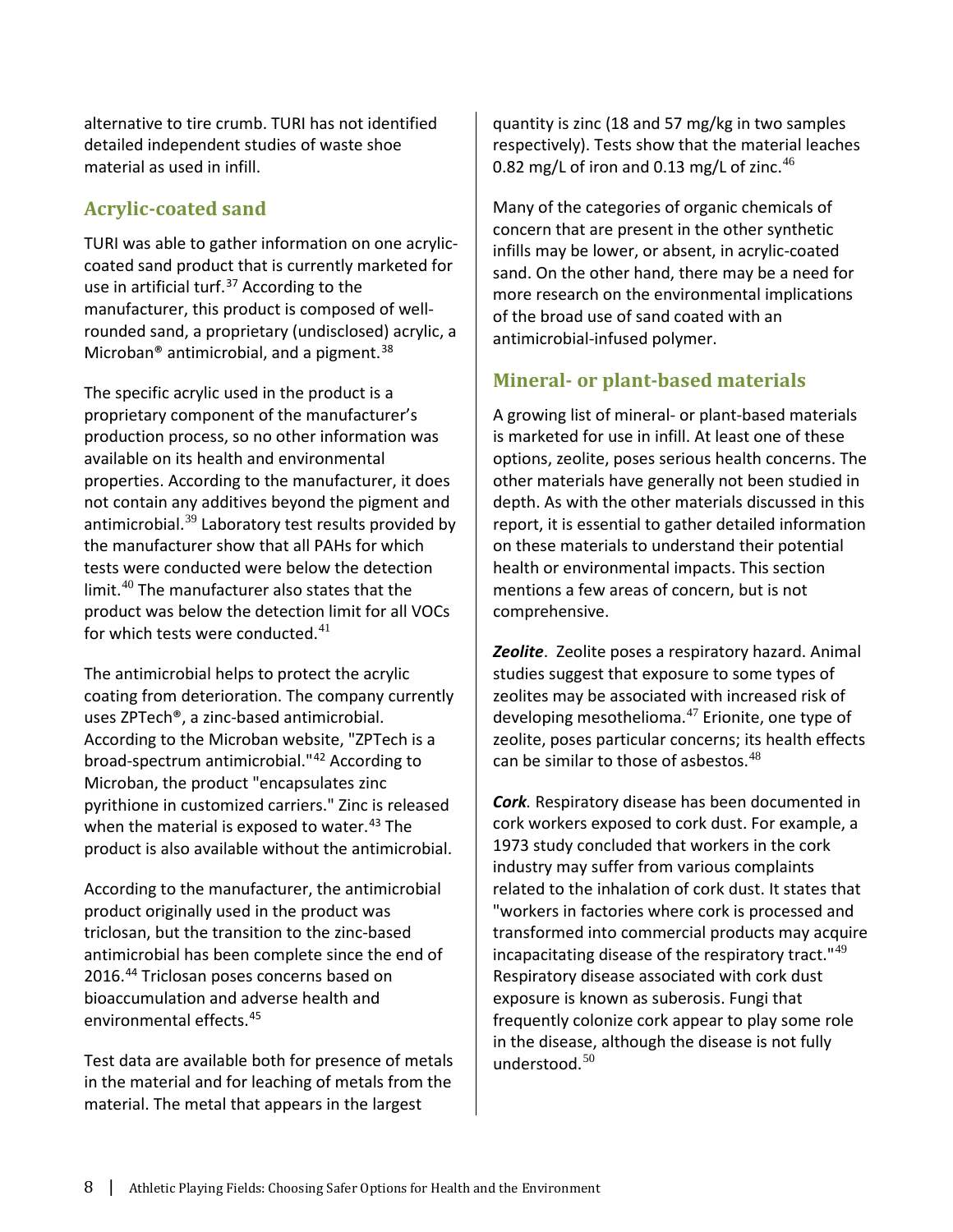*Coconut fiber.* Some individuals are allergic to coconut, although coconut allergies are relatively rare. The American College of Allergy, Asthma & Immunology notes that "coconut is not a botanical nut; it is classified as a fruit, even though the Food and Drug Administration recognizes coconut as a tree nut. While allergic reactions to coconut have been documented, most people who are allergic to tree nuts can safely eat coconut."<sup>[51](#page-25-45)</sup>

*Walnut shells.* Nut shells may pose concerns related to allergies if nut allergens are present on the shells. Walnut shells are used as an alternative to silica in sand blasting, and there is one report of an individual developing an allergic reaction in that context.[52](#page-25-46) According to the manufacturer, USGreentech, the shells used in Safeshell<sup>[53](#page-25-47)</sup> (a proprietary infill made from walnut shells) are processed to remove allergens to "below 2.5 parts per million."[54](#page-25-17)

*Fibers.* A variety of respirable plant-based fibers can cause disease and disability. For example, cotton dust is a well-known source of respiratory disease.[55](#page-25-48) TURI has not identified any studies that consider possible hazards related to plant-based fibers in infill.

#### **Comparing infills**

As noted above, infills are just one part of an artificial turf system and all portions of the system should be evaluated as part of the decision making process. Table 2 provides comparative information on selected chemicals or chemical categories in infill materials.

Most infill vendors are able to provide test results for a number of metals. The information on metals in this table is drawn primarily from one set of tests on individual infill products provided by a vendor of multiple infill types. The table shows specific information on lead because it is a particular concern for children's health, and zinc because it has been flagged as a possible environmental concern associated with artificial turf. However, other metals may be equally or more important.

Communities working to make a decision should request the most up-to-date results on metals present in the specific product they are considering.

Information on other chemicals may not be as readily available from vendors. Communities may wish to request information on organic chemicals, such as VOCs or PAHs, found in any specific product. Note that the term "organic" in this context refers to any chemical that is based on carbon. This is not the same as the use of "organic" to describe pesticide-free management of natural grass systems.

As shown in the table, vulcanization compounds are likely to be found in tire crumb, EPDM, and shoe materials. VOCs have been measured in many of the materials, but are higher in some than in others. Similarly, PAHs may be present in varying quantities depending on the material. There may be some increased predictability when purchasing waste shoe materials if they are subject to an RSL. Mineral- and plant-based materials are unlikely to pose concerns related to the four broad categories of synthetic chemicals listed in the table, but some pose other significant concerns. It is important to note that even in cases where the chemicals listed below may be absent, infills may pose other hazards.

In the course of TURI's research, a number of data gaps were identified. For example, not all vendors were able to provide information on PAHs in infill products. To help address this data gap and better understand the presence of PAHs in these materials, TURI contracted with the Icahn School of Medicine at Mount Sinai to conduct limited testing on samples of commercial infill products. As shown in Table 2, the tire crumb sample contained the largest total PAH concentration, with over 500 mg/kg. Waste athletic shoe material and EPDM had the next largest total PAH concentrations, although they were both an order of magnitude lower than tire crumb (55 and 20 mg/kg respectively).<sup>[56](#page-25-18)</sup>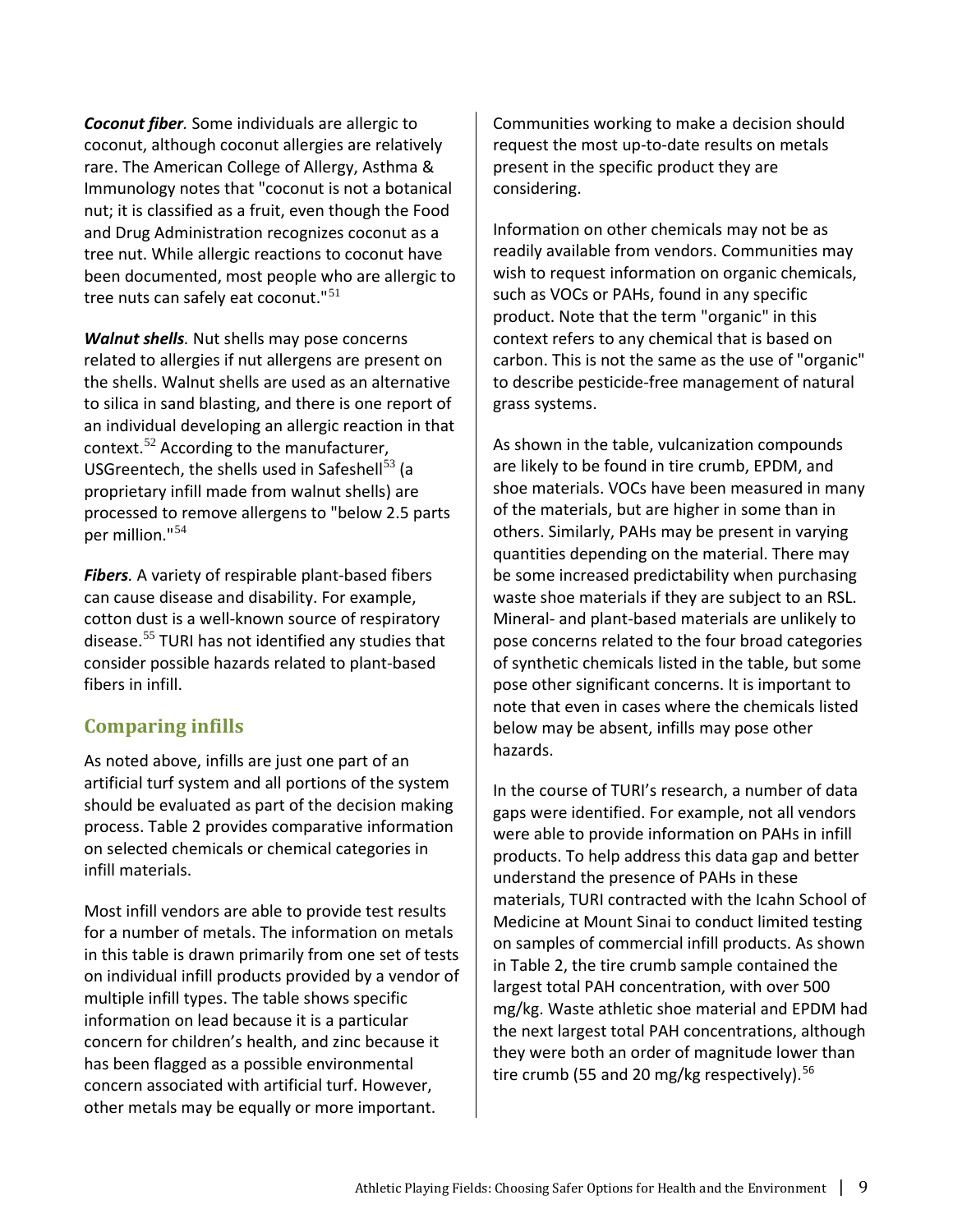| Table 2: Comparing infills: Selected categories of chemicals of concern |                                               |                                                                             |                                                                   |                               |                                                 |                                                                                                                                                                                                          |  |
|-------------------------------------------------------------------------|-----------------------------------------------|-----------------------------------------------------------------------------|-------------------------------------------------------------------|-------------------------------|-------------------------------------------------|----------------------------------------------------------------------------------------------------------------------------------------------------------------------------------------------------------|--|
| <b>Category</b>                                                         | <b>Tire crumb</b>                             | <b>EPDM</b>                                                                 | <b>Shoe</b><br>materials <sup>a</sup>                             | <b>TPE</b>                    | <b>Acrylic-coated</b><br>sand                   | Mineral- or plant-<br>based                                                                                                                                                                              |  |
| Lead <sup>b</sup>                                                       | Present                                       | Present                                                                     | Present                                                           | Present                       | <b>Below</b><br>detection<br>limit <sup>c</sup> | Absent in some<br>cases                                                                                                                                                                                  |  |
| <b>Zinc</b> b                                                           | Present                                       | Present                                                                     | Present                                                           | <b>Present</b>                | Present <sup>c</sup>                            | Present in some<br>cases                                                                                                                                                                                 |  |
| Other metals <sup>b</sup>                                               | Present                                       | Present                                                                     | Present                                                           | Present                       | One additional<br>metal present <sup>c</sup>    | Present                                                                                                                                                                                                  |  |
| <b>Vulcanization</b><br>compounds <sup>d</sup>                          | Present                                       | Present                                                                     | Present                                                           | Generally<br>absent           | <b>Expected to be</b><br>absent                 | Zeolite, when<br>present, poses<br>serious respiratory<br>hazard, Plant-based<br>materials can pose                                                                                                      |  |
| <b>Phthalates</b>                                                       | Present <sup>e</sup>                          | Present<br>$(lower)^{\dagger}$                                              | May be<br>present, but<br>subject to RSL                          | Present <sup>g</sup>          | Expected to be<br>absent                        |                                                                                                                                                                                                          |  |
| <b>VOCs</b>                                                             | Present <sup>e</sup>                          | Present<br>(lower in<br>some<br>cases,<br>higher in<br>others) <sup>f</sup> | <b>Expected to</b><br>be present,<br>but subject to<br><b>RSL</b> | <b>Present</b><br>(lower) $g$ | Expected to be<br>absent                        | concerns related to<br>dust, fungi, or<br>allergens.<br>Vulcanization<br>compounds and<br>phthalates are<br>expected to be<br>absent; VOCs and<br>PAHs are expected<br>to be low or absent. <sup>h</sup> |  |
| <b>PAHs</b>                                                             | Present <sup>e</sup>                          | Present<br>$(lower)^f$                                                      | May be<br>present, but<br>subject to RSL                          | Present<br>(lower) $g$        | <b>Below</b><br>detection<br>limit <sup>c</sup> |                                                                                                                                                                                                          |  |
| <b>PAHs (TURI</b><br>sample) <sup>i</sup>                               | Present<br>(highest)<br>$(548 \text{ mg/kg})$ | Present<br>$(20 \text{ mg/kg})$                                             | Present<br>$(55 \text{ mg/kg})$                                   | Present (below 10 mg/kg)      |                                                 |                                                                                                                                                                                                          |  |

<sup>a</sup> Some information in this column is drawn from Nike's RSL. *VOCs:* Nike's RSL restricts benzene to 5 ppm and a number of other VOCs to a total of 1,000 ppm. *PAHs:* Nike's RSL restricts certain PAHs to 1 ppm each and sets a 10 ppm total for all PAHs on the list. *Phthalate esters:* Certain phthalate esters are listed on the Restricted Substances Lists (RSLs) of major shoe manufacturers. Specifically, Nike restricts all ortho-phthalates to a total of 1,000 ppm.

<sup>b</sup> Except where otherwise noted, information is drawn from Labosport. 2014. *Technical Report: Toxicological Analysis of Performance Infill for Synthetic*  Turf Fields according to EN 71-3 Standard - Safety of Toys Part 3: Migration of Certain Elements. Report #R14565CAN-A1, provided to Jason Smollett, FieldTurf<sup>®</sup>

- <sup>c</sup> AIRL, Inc. 2018. Lab report #304074, provided to Ross Vocke, US Greentech. Detection limit 10 µg/Kg for PAHs, 0.25mg/Kg for metals.<br><sup>d</sup> By definition, the vulcanized rubber products (tire crumb, EPDM and shoe materials vulcanized; however, in some cases, products marketed as TPE are a blend that also contains vulcanized rubber.
- <sup>e</sup> US EPA. 2016. *Federal Research Action Plan on Recycled Tire Crumb Used on Playing Fields and Playgrounds: Status Report.* EPA/600/R-16/364. Viewed on October 23, 2018, a[t https://www.epa.gov/sites/production/files/2016-](https://www.epa.gov/sites/production/files/2016-12/documents/federal_research_action_plan_on_recycled_tire_crumb_used_on_playing_fields_and_playgrounds_status_report.pdf)
- 12/documents/federal research action plan on recycled tire crumb used on playing fields and playgrounds status report.pdf. <sup>f</sup> Norwegian Building Research Institute (NBI - BYGGFORSK). 2004. "Potential Health and Environmental Effects Linked to Artificial Turf Systems: Final Report." Report prepared for the Norwegian Football Association. Project no. 0-10820. September 10, 2004. Authors: Thale S.W. Plesser, Ole J. Lund. Moretto R. 2007. *Environmental and health assessment of the use of elastomer granules (virgin and from used tires) as filling in third-generation artificial turf.* Report prepared for ADEME/ALIAPUR/Fieldturf Tarkett. Note: The terms "lower" and "higher" refer to the comparison with tire crumb.
- <sup>g</sup> Dye, Christian, A. Bjerke, N. Schmidbauer, S. Manø. 2006. *Measurement of Air Pollution in Indoor Artificial Turf Halls.* Trondheim, Norway: Norwegian Pollution Control Authority/Norwegian Institute for Air Research. Report #NILU OR 03/2006. TA number: TA-2148/2006. ISBN number 82-425-1716-9. Note that in this study, phthalates measured in airborne dust at a TPE field were found to be lower at one time, and higher at another time, compared with levels measured at a tire crumb field.
- h Plants can produce some substances that are classified as VOCs. However, based on currently available information, the plant-based materials used in infill are not expected to pose concerns related to VOCs. PAHs can be taken up by plants from ambient pollution in some cases.

<sup>i</sup> Toxics Use Reduction Institute. 2019. "Artificial Turf Infill: Laboratory Testing Results: PAHs." Fact sheet available at www.turi.org/ Our\_Work/Community/Artificial\_Turf/PAH\_Test\_Results. TURI contracted with the Icahn School of Medicine at Mount Sinai to conduct limited testing to supplement information available in existing literature.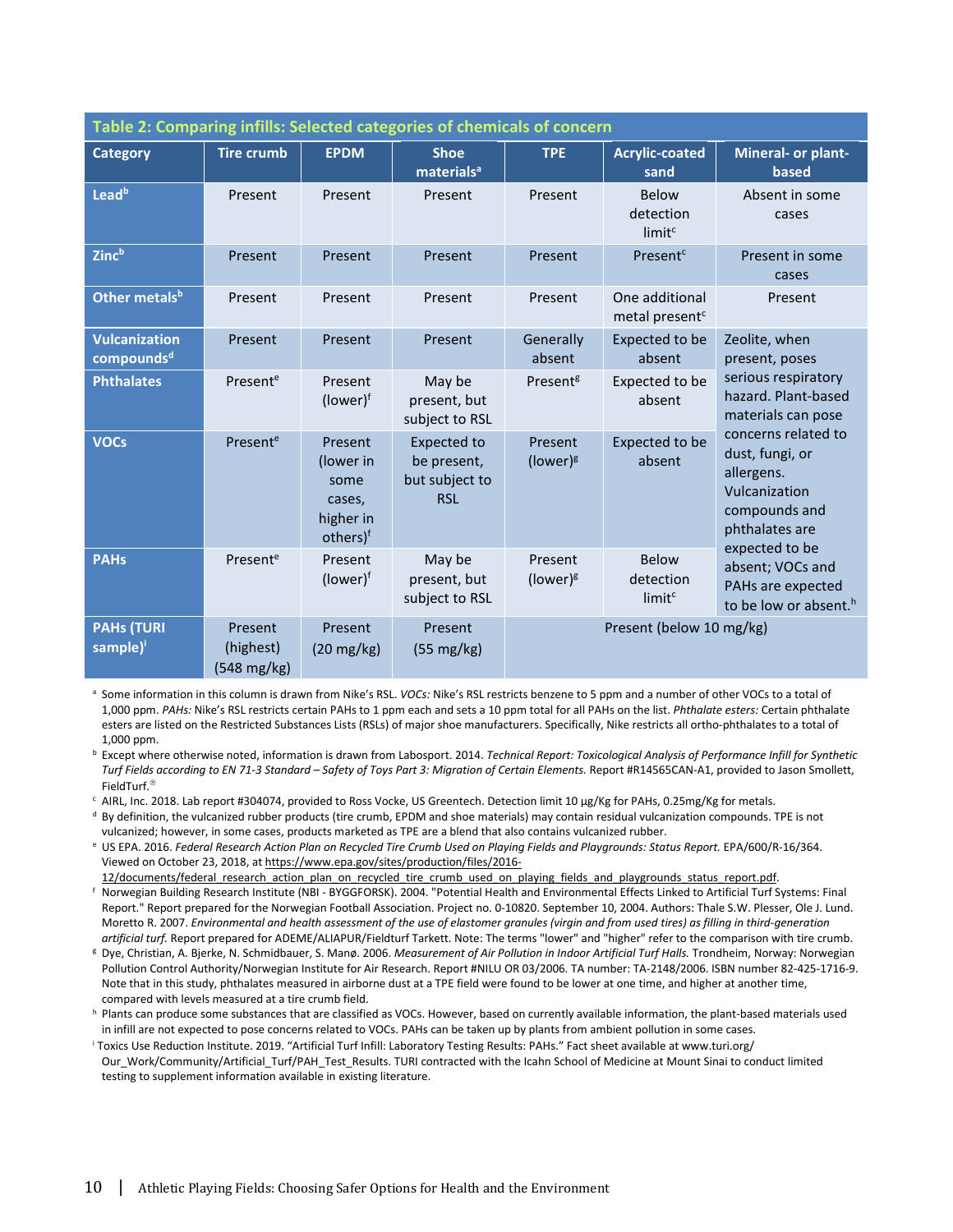When researching turf options, communities should evaluate materials carefully and may wish to require additional testing to ensure they have considered the full range of chemicals. Existing

tests generally apply only to the sample on which they were conducted, so it is important to obtain data on the specific product in question.

#### **Environmental Concerns**

Environmental concerns include loss of wildlife habitat and contaminated runoff into the environment. A study by the Connecticut Department of Environmental Protection identified concerns related to a number of chemicals in stormwater runoff from artificial turf fields. These include both metals and organic compounds. They noted high zinc concentrations in stormwater as a particular concern for aquatic organisms. They also noted the potential for leaching of high levels of copper, cadmium, barium, manganese and lead in some cases. The top concerns identified in the study were toxicity to aquatic life from zinc and from whole effluent toxicity (WET).<sup>[57](#page-25-49)</sup> WET is a methodology for assessing the aquatic toxicity effects of an effluent stream as a whole.<sup>[58](#page-25-20)</sup> In another example, a study found that leachate from several artificial turf systems was toxic to aquatic organisms.[59](#page-25-50)

play, further demonstrating that not all infill particles remain in place within the field. With growing concern about global microplastic pollution, some communities are working actively to reduce the amount of plastic they introduce into the environment. Little or no research has been conducted on ways in which dust and broken particles from artificial turf fields may contribute to microplastic pollution in the environment.

Acrylic-coated sand particles, according to the manufacturer, pose less risk of migrating into waterways compared with other infills because they do not float; however, they could still generate dust that may move offsite. To the extent that particles migrate off the original field site and enter water resources, there could be concerns about whether sedimentary organisms could incorporate these materials and whether they could enter the food chain in this way.

Another environmental concern is migration of synthetic particles into the surrounding environment. Both infill particles and broken synthetic grass fibers do not stay limited to the boundaries of the artificial turf field. Photographic evidence collected by community members in



Disposal of the synthetic materials, including the infill and the shock pad, poses an additional concern. Some synthetic materials may be reusable one or more times, while others may have to be disposed of in a landfill or through incineration when the field is due for

Massachusetts show broken pieces of artificial grass fibers widely dispersed in environments surrounding artificial turf fields. Field maintenance protocols provide for periodic addition of infill to replace infill lost from the field in the course of

replacement. RIVM notes that it may be possible to use waste material from a replaced artificial turf field in some other sporting applications, but also notes that due to the degradation of the material over time, this will not always be possible. RIVM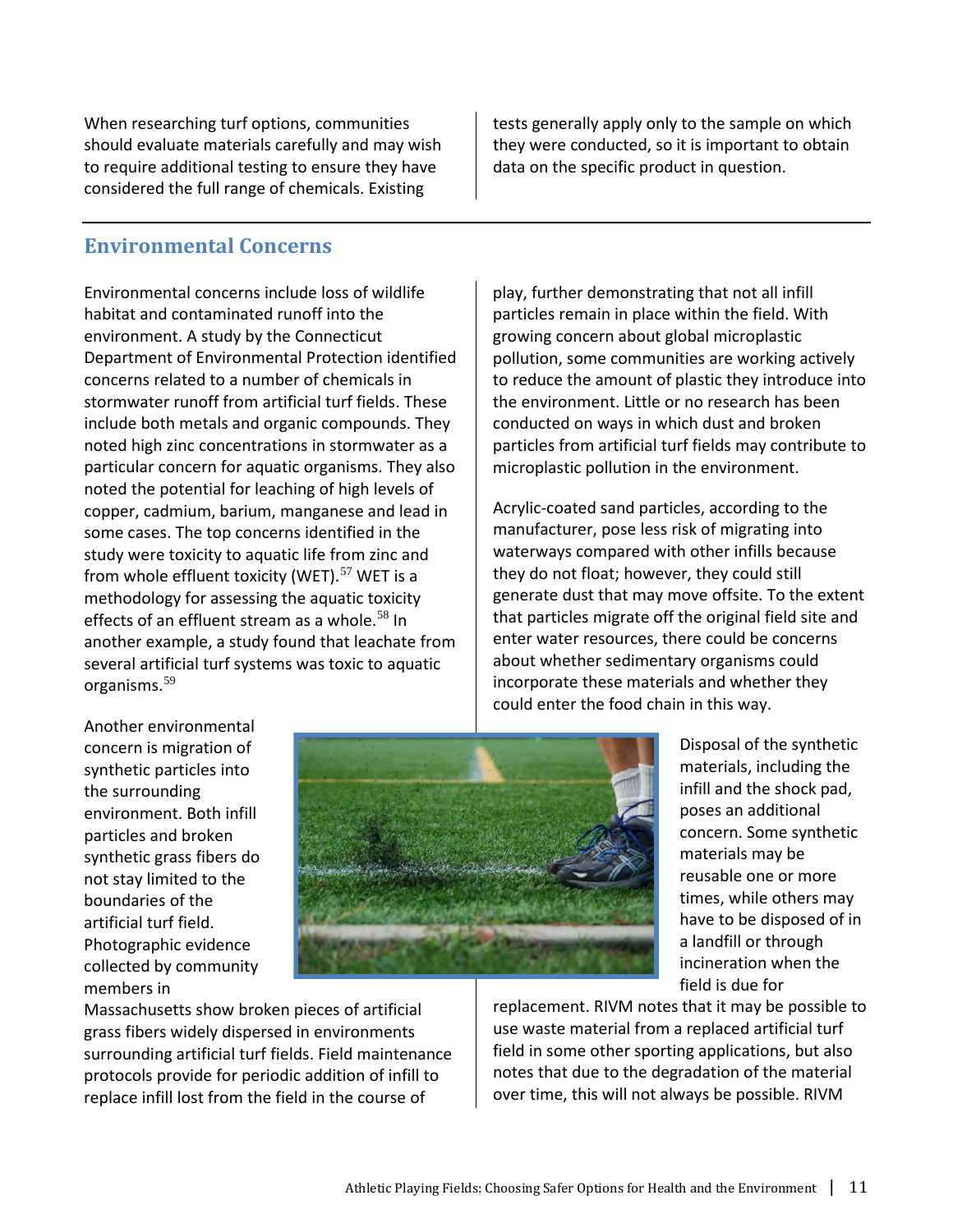also notes that the substructure elements of an artificial turf field may need to be cleaned prior to recycling, if they are contaminated with any chemicals that have leached from infill. For the

limited set of infills it analyzes, RIVM assumes an average 10 year service life for artificial turf fields and assumes that the infill materials are not reused on additional fields.<sup>[60](#page-25-51)</sup>

## **Artificial Turf and Heat Stress**

In sunny, warm weather, artificial turf can become much hotter than natural grass, raising concerns related to heat stress for athletes playing on the fields.[61](#page-25-25) Research indicates that all artificial turf reaches higher temperatures than natural grass,  $62$ although some infill materials may reach higher temperatures than others.

A report by the New York State Department of Environmental Conservation found that surface temperatures on an artificial turf field were 35°F to 42°F higher than those on natural grass.<sup>[63](#page-25-26)</sup>

Another study found that the highest temperature measured on artificial turf was 60.3°F greater than that observed on natural grass.  $64$ 

In another study, artificial turf fibers reached temperatures of 156°F under direct sunlight, while the crumb rubber infill reached  $101^{\circ}$ F.<sup>[65](#page-25-54)</sup>

Measurements taken by sports managers at Brigham Young University found that the surface temperature of artificial turf was 37°F higher than asphalt and 86.5°F hotter than natural turf. The hottest surface temperature recorded during the study was 200°F on a 98°F day. Even in October, the surface temperature reached 112.4 $^{\circ}$ F.<sup>[66](#page-25-27)</sup>

Irrigation can lower field temperature for a short time. A study by Penn State's Center for Sports Surface Research found that frequent, heavy irrigation reduces temperatures on artificial turf, but temperatures rebound quickly under sunny conditions.[67](#page-25-28) Another study found that irrigation could lower temperatures by 10 to 20 degrees for a period of at least 20 minutes.<sup>[68](#page-25-29)</sup> Another found that irrigation lowered the surface temperature from 174 $\degree$ F to 85 $\degree$ F; however, the temperature rebounded to 164°F after 20 minutes.<sup>[69](#page-25-55)</sup>

Heat-related illness can be a life-threatening emergency. Experts note that athletic coaches and other staff need to be educated about heat-related illness and understand how to prevent it, including cancelling sport activities when appropriate.<sup>[70](#page-25-30)</sup> In one example, a number of students developed heat-related illness after band practice on a new artificial turf field. [71](#page-25-34)

Heat can also affect chemical emissions. For example, one study expressed concern about PAH emissions from tire crumb at elevated temperatures. [72](#page-25-36)

Additional information on heat is available in TURI's website.<sup>[73](#page-25-37)</sup>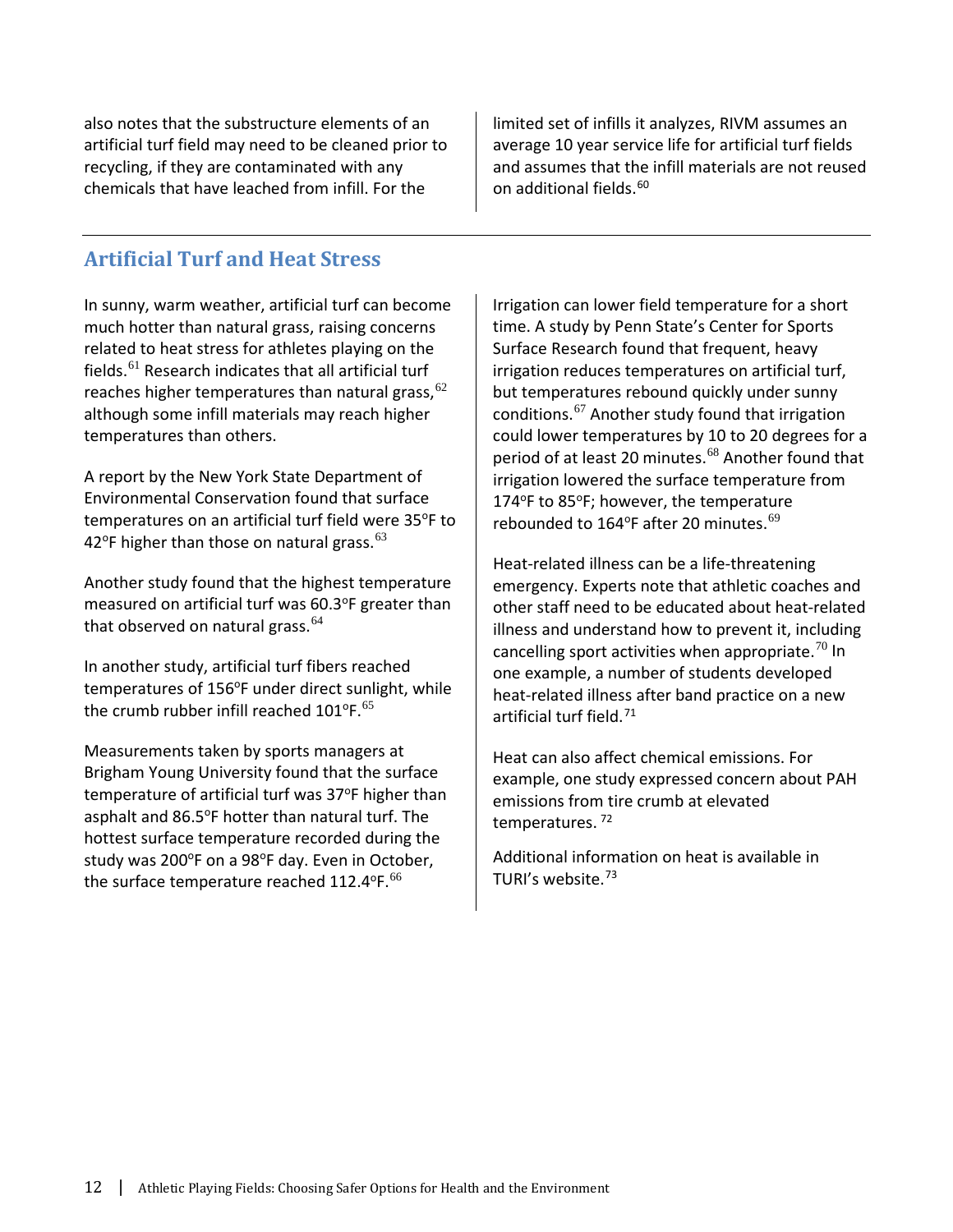## **Injuries**

Injury rates can be affected by a variety of factors, including the type and condition of the playing surface as well as equipment used and type and level of sport. Studies show variable outcomes in the rates and types of injuries experienced by athletes playing on natural and on artificial turf.[74](#page-25-38)

One particular concern is increased rates of turf burns (skin abrasions) associated with playing on artificial turf. For example, a study by the California Office of



Environmental Health Hazard Assessment found a two- to threefold increase in skin abrasions per player hour on artificial turf compared with natural grass turf.<sup>[75](#page-25-40)</sup> These study authors noted that these abrasions are a risk factor for serious bacterial infections, although they did not assess rates of these infections among the players they studied.

Additional information on injuries is available in TURI's website.[76](#page-25-56)

# **Current Federal and State Studies on Artificial Turf and Tire Crumb**

As noted above, a number of existing studies have examined the chemicals present in artificial turf, with a particular focus on tire crumb. Some of these studies include a risk assessment, in which an effort is made to estimate the number of cases of disease that could result from exposure to a subset of the chemicals found in tire crumb.

After reviewing the studies, federal and state officials have identified a need for additional information. Two current studies are described here.

## **California Office of Environmental Health Hazard Assessment**

In 2015, the California Office of Environmental Health Hazard Assessment (OEHHA), an office within the California Environmental Protection Agency, began a new study of the potential health effects of exposure to artificial turf as well as playground mats made from recycled waste tires. The study includes analyses of samples of new and used artificial turf and playground mats; the

development of exposure scenarios; and the development of a risk assessment based on this information. OEHHA has sampled more than 30 fields in a range of climate regions within California, including both new and old fields. $^{77}$  $^{77}$  $^{77}$ OEHHA is also examining the range of routes by which players and bystanders can be exposed to chemicals found in the artificial turf materials, including through skin contact, breathing, and ingestion. As part of this effort, OEHHA has conducted a survey of both child and adult athletes to learn more about whether they report getting infill materials on their skin, in their eyes, and/or in their mouths during the course of play.<sup>[78](#page-25-57)</sup>

In the future, OEHHA may also examine people's actual exposures through measurement of biological specimens or use of personal monitors.<sup>[79](#page-25-14)</sup>

# **Research by federal agencies**

Three federal agencies are also engaged in an assessment of potential health effects of exposure to artificial turf. The agencies working on the study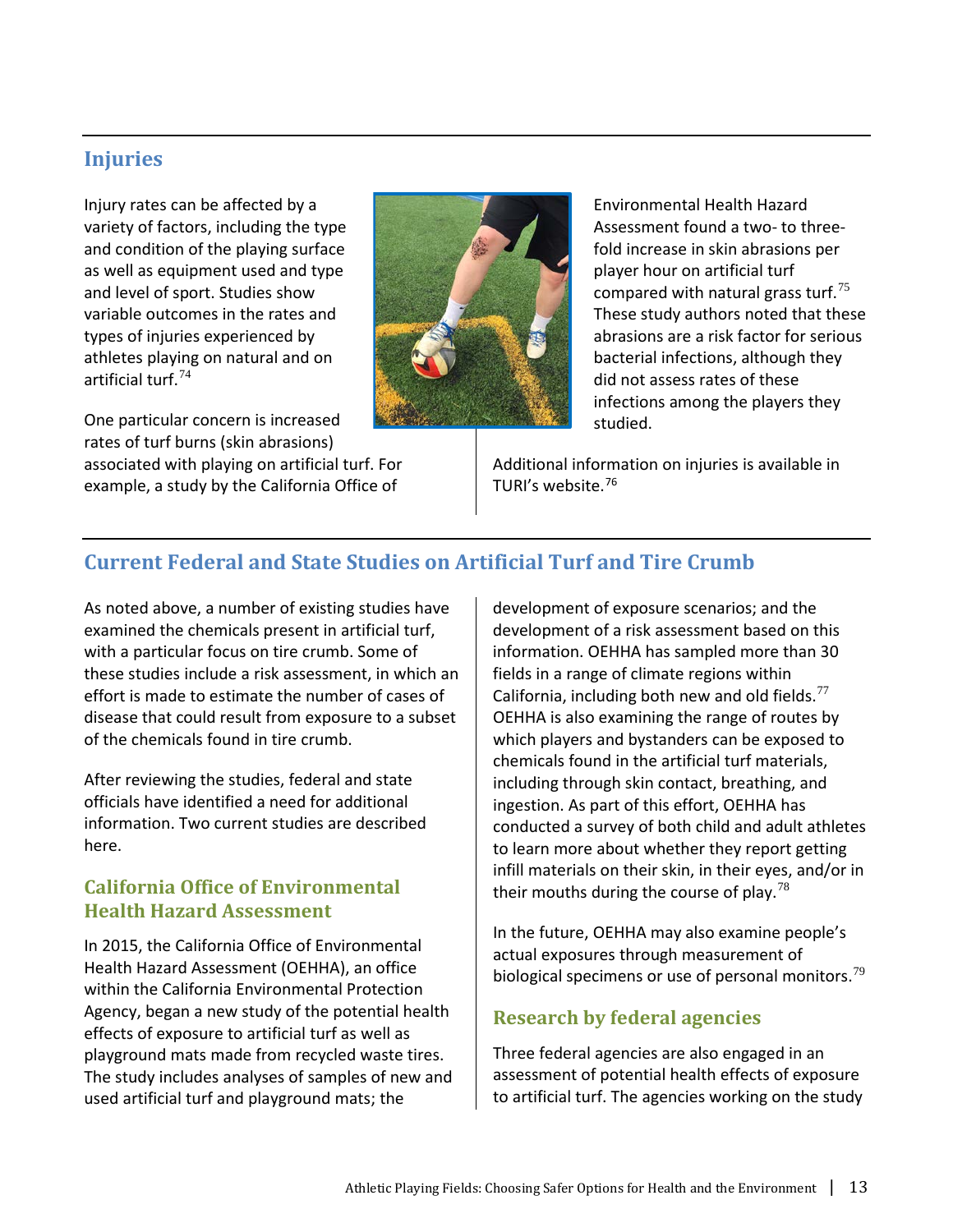are the US EPA, the Consumer Product Safety Commission (CPSC), and the Agency for Toxic Substances and Disease Registry (ATSDR) within the Centers for Disease Control. As background on the need for this study, EPA noted that "limited studies have not shown an elevated health risk from playing on fields with tire crumb, but the existing studies do not comprehensively evaluate the concerns about health risks from exposure to tire crumb."[80](#page-25-46) EPA further states, "While this effort won't provide all the answers about whether synthetic turf fields are safe, it represents the first time that such a large study is being conducted across the U.S."[81](#page-25-47)

In this project, the federal agencies are working to identify chemicals of concern found in tire crumb, and gain a better understanding of how people are exposed to tire crumb on playing fields and in playgrounds. The study has four components: a literature review and analysis of gaps in current knowledge; a tire crumb characterization study; a sports turf exposure characterization study; and a playground study. [82](#page-25-48)

The agencies have issued summary documents based on the work they completed in 2016, including a summary of all the literature that was reviewed and a detailed spreadsheet showing information on which chemicals were examined in each study.<sup>[83](#page-25-58)</sup> These are useful resources for people interested in learning more about the studies that have been conducted to date.

Among other information, the federal agencies' preliminary report on their work provides an overview of knowledge gaps about tire crumb used in playing surfaces. For example, with regard to characterizing tire crumb materials, there are gaps related to chemical characterization, emissions assessments, microbial assessments, bioaccessibility, and variability.<sup>[84](#page-25-19)</sup> For example, EPA notes that there is a lack of studies that measure a wide range of tire crumb samples and consider the full range of chemicals that can be found in tires. Regarding emissions, EPA notes that "few

laboratory-based studies have investigated VOC and SVOC emissions from synthetic fields and playgrounds under different temperature conditions," and those studies that do exist have considered only a limited set of chemical emissions. Regarding bioaccessibility (the likelihood that the human body will take up the chemicals present in the material), there is a lack of studies that "systematically measure a wider range of metal and organic chemical constituents, using multiple simulated biological fluids, and across a large range of tire crumb rubber samples." Finally, EPA notes that "most studies characterizing tire crumb rubber from synthetic fields and playgrounds in the United States have been relatively small, and restricted to a few fields or playgrounds. Measurements for samples collected from a wider range of tire recycling plants, synthetic fields, and playgrounds across the United States is lacking."

Additional gaps exist with regard to other important areas of study. For example, with regard to characterizing exposure and risk, there are gaps related to exposure factors, dermal or ingestion exposures, exposure through broken skin or through eyes, and more. EPA notes that while a number of studies have examined possible exposures through inhalation, "more limited information is available for understanding dermal and ingestion exposures." EPA also notes that "little information is available on the potential for increased exposures via broken skin (i.e., due to cuts and scrapes) and through ocular fluids," and that few studies have examined the potential cumulative effects of exposures through multiple routes, including inhalation, ingestion, and skin exposure.

Other parts of the federal agencies' work are still in progress at the time of publication of this report. EPA and CDC/ATSDR have completed the collection and analysis of samples for the exposure and tire crumb characterization parts of the study, and the draft report is now undergoing technical peer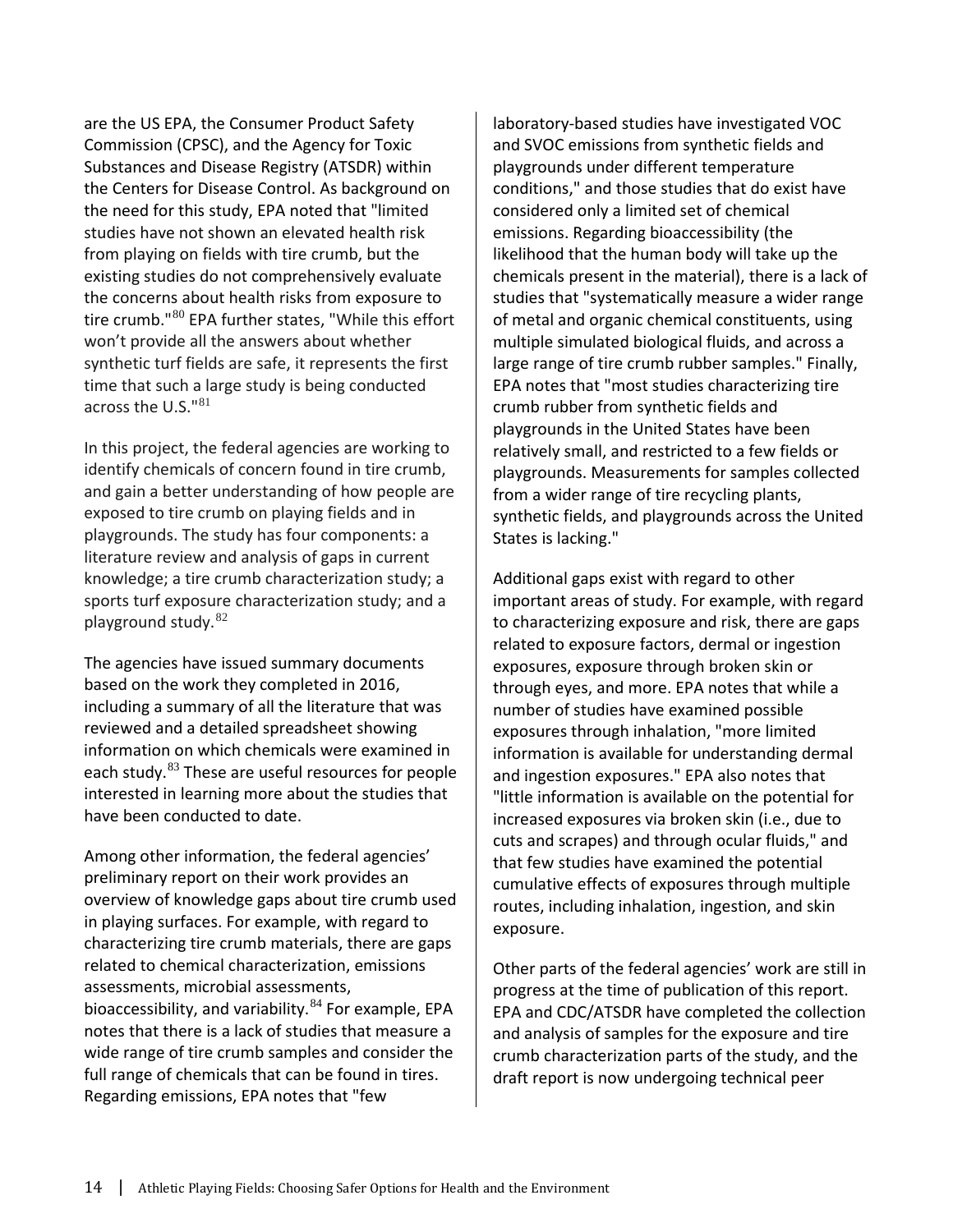review, according to EPA's website, updated September 2018.

In addition, CPSC has completed a study of how children interact with recycled tire materials on playgrounds. CPSC used a combination of focus groups, field observations, and a national survey of parents and child-care providers to collect information on children's behavior when playing on playground surfacing made from recycled tires or other materials. CPSC focused in particular on the behavior and experience of toddlers on

playgrounds. Among other findings, CPSC noted that children "may be commonly exposed to rubber surfacing materials in various ways, such as chewing the materials and being scraped by them." They noted concerns including children mouthing and chewing rubber surfacing materials; stains from rubber surfacing left on children's skin and clothing; children picking up rubber mulch; children being exposed through bare feet; and children eating snacks at playgrounds. The CPSC found that the study findings raise concerns that deserve further investigation. [85](#page-25-20)

#### **What is a Risk Assessment?**

Many existing studies on the use of tire crumb in artificial turf are quantitative risk assessments. Risk assessment is a methodology used by researchers to estimate the number of cases of disease that could result from anticipated exposure. To develop a risk assessment, researchers may bring together information on chemical toxicity, level of exposure, route of exposure, expected ages at which exposure may occur, expected duration of exposure, and expected ways in which the body may absorb and process the chemicals. Since risk assessments often consider just a subset of the chemicals present in artificial turf, they may not present a complete picture. In addition, a number of assumptions have to be made in the course of the assessment, and the final result is an estimated number of cases of disease (e.g., an expected number of cancer cases per million people exposed). This number may be used in discussions about levels of risk that are considered acceptable.

The Toxics Use Reduction approach does not rely on quantitative risk assessments; rather, the focus is on reducing or eliminating toxic chemical use when possible.

#### **New Regulatory Initiatives in Europe**

The European Union regulates chemicals under its Registration, Evaluation and Authorisation of Chemicals (REACH) regulation. The Netherlands has developed a proposal under REACH to regulate the presence of PAHs in sports turf infills.<sup>[86](#page-25-22)</sup> Specifically, the proposal would limit the level of eight PAHs in sports turf infills, as well as in materials used in loose form on playgrounds. The proposed restriction is based on a finding that the EU's current exposure limits for these materials are not sufficiently protective. The proposed restriction would limit the sum of the eight PAHs to 17 mg/kg

in granules or mulches used as infill or as playground surfacing in order to reduce the estimated cancer risk for exposed individuals to 2.6 x 10<sup>-6</sup> (2.6 per million).<sup>[87](#page-25-59)</sup> The proposed restriction was developed in response to concerns about PAHs in waste tires but would apply to any alternative material as well. This is the first step in a multi-stage regulatory and consultation process. If there is agreement on the restriction, the estimated timeline is that it would be adopted in 2020.[88](#page-25-25)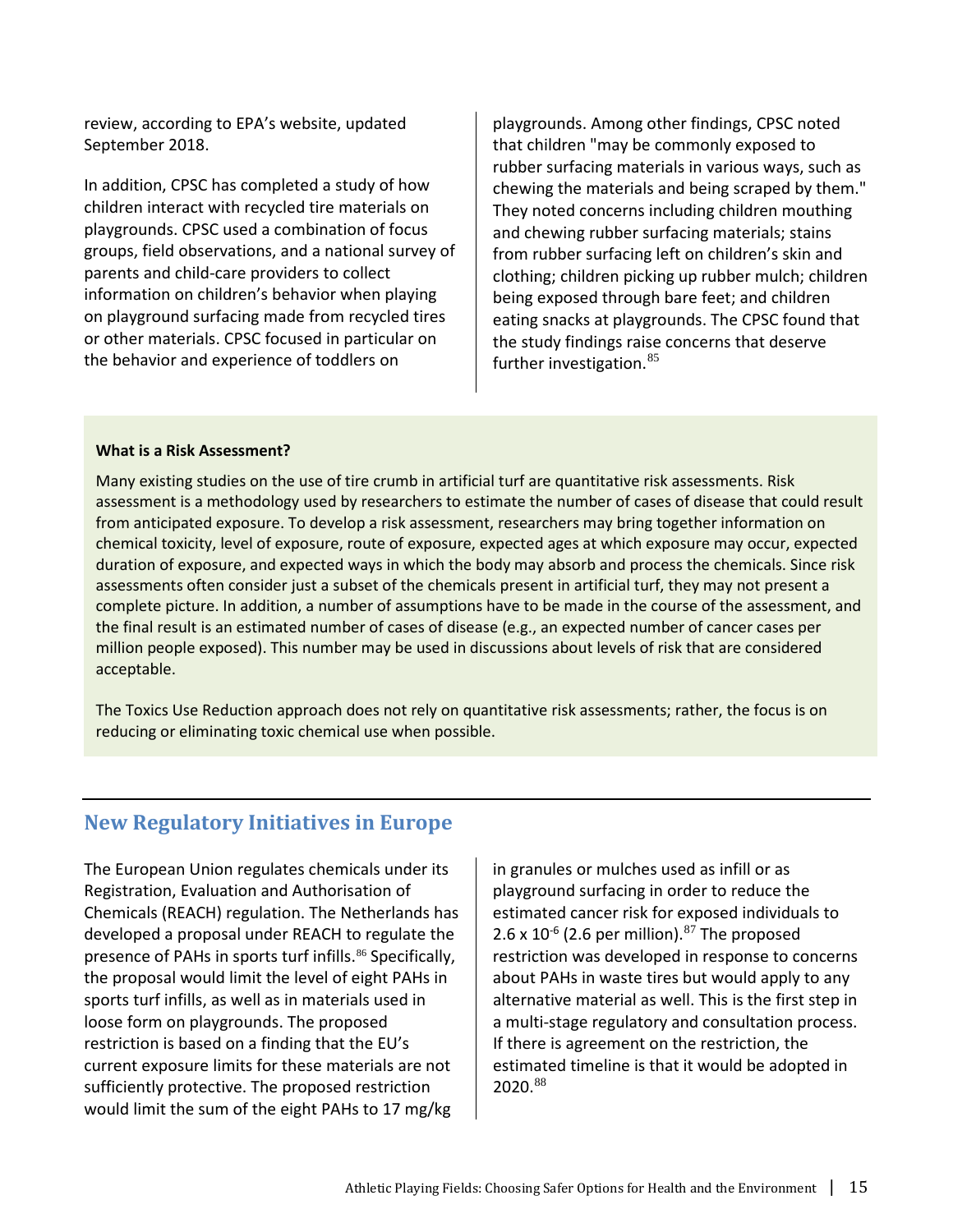# **Laboratory Testing of Artificial Turf**

A number of communities have asked TURI what types of information they should gather as they make decisions about artificial turf fields. All the issues noted above are relevant for decision making, but confusion often arises around the testing that may be conducted on turf infill and grass blades.

In general, manufacturers are able to provide test data covering a number of metals of concern. Manufacturers often provide a comparison between this information and the standards provided in the European Toy Safety Standard.

Communities may choose to order their own tests on metal contents as well.

Less information tends to be available on other, non-metal chemicals that may be present in either the infill or the grass blades. Therefore, communities may wish to either conduct their own testing or request test results from the vendor on these other chemicals. For example, it may be useful to ask the vendor for data on VOCs, SVOCs, and PAHs present in the product.

# **Safer Alternative: Natural Grass**

Natural grass fields can be the safest option for recreational space, by eliminating many of the concerns noted above. Grass fields may be maintained organically or with conventional or integrated pest management (IPM) practices. Organic turf management eliminates the use of toxic insecticides, herbicides and fungicides.



Forest Park, Springfield, MA, 2018.

Table 3 shows a broad comparison between artificial turf and natural grass, including conventionally and organically managed grass. As shown in the table, artificial turf can pose chemical hazards related to chemicals either present in the surfacing material or applied to the surface.

Natural grass can reduce a field's overall carbon footprint by capturing carbon dioxide. A natural grass field can also provide a number of ecosystem services, such as providing habitat for invertebrates and microorganisms, reducing the heat island effect in urban areas, and helping to control flooding, among others.

Cleaners, disinfectants and even herbicides may sometimes be applied to the artificial turf surface as well. Natural grass, on the other hand, only contains whatever is already in the ambient environment and generally does not include polymers, rubber and plastic additives, or respiratory hazards such as zeolite. Conventionally managed natural grass may be treated with synthetic pesticides or fertilizers; organically managed natural grass builds soil health, making it unnecessary to apply chemical treatments.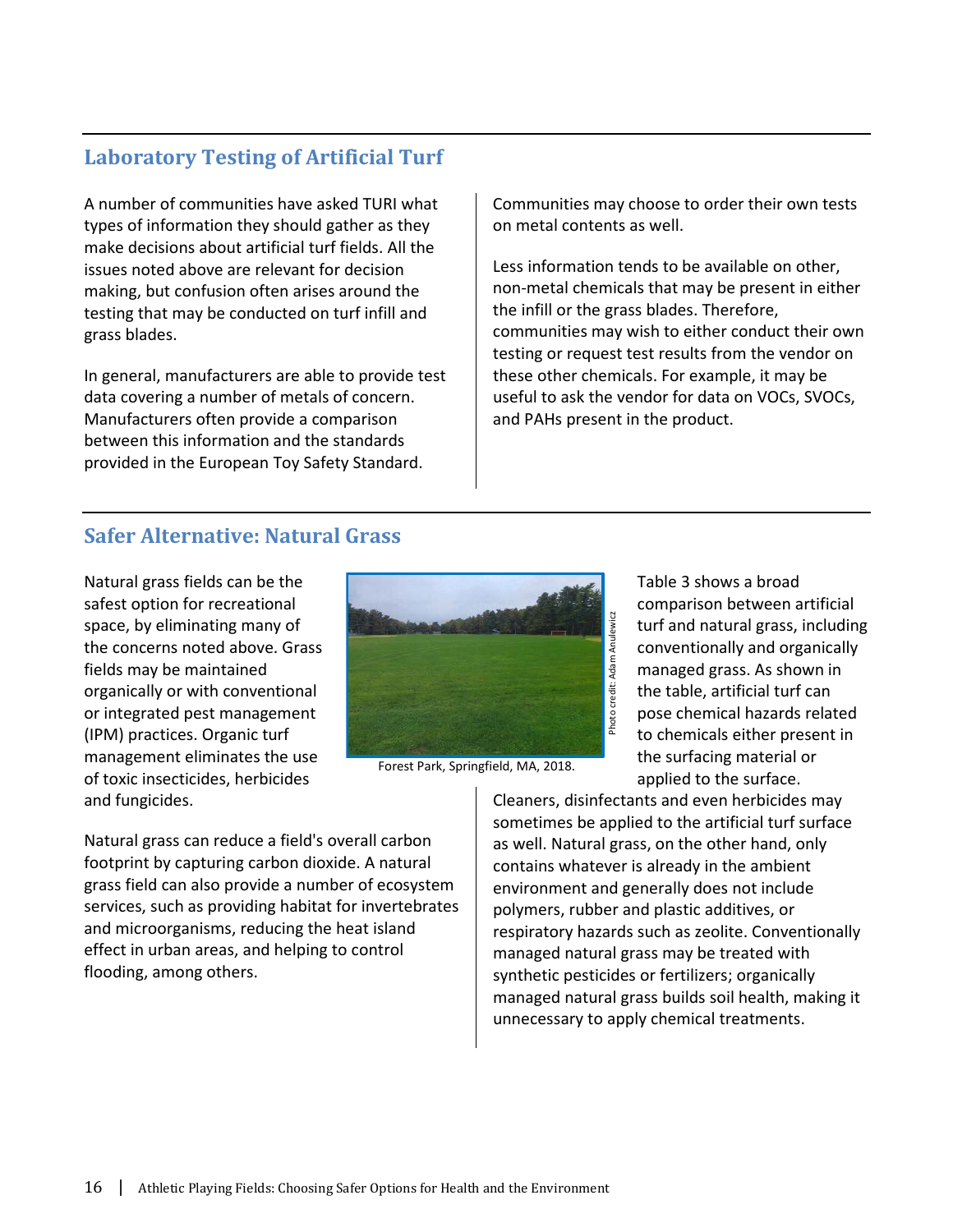| Table 3: Comparing artificial turf with natural grass |                                                           |                                                                                                                                             |                                                      |                                                                                                                                     |  |  |  |
|-------------------------------------------------------|-----------------------------------------------------------|---------------------------------------------------------------------------------------------------------------------------------------------|------------------------------------------------------|-------------------------------------------------------------------------------------------------------------------------------------|--|--|--|
| <b>Category</b>                                       | <b>Subcategory</b>                                        | <b>Artificial turf</b>                                                                                                                      | Natural grass-<br>conventional                       | Natural grass - organic                                                                                                             |  |  |  |
| <b>Chemicals</b>                                      | <b>Present in</b><br>surface                              | Polymers, additives;<br>respiratory hazards,<br>e.g., zeolite                                                                               | Ambient environmental exposures only                 |                                                                                                                                     |  |  |  |
|                                                       | <b>Applied to</b><br>surface                              | Cleaners,<br>disinfectants,<br>herbicides                                                                                                   | Synthetic<br>pesticides,<br>fertilizers              | Soil health built through aeration,<br>proper mowing practices, organic soil<br>amendments, and other approaches                    |  |  |  |
| <b>Other health</b>                                   | <b>Heat</b>                                               | Higher                                                                                                                                      | Lower                                                |                                                                                                                                     |  |  |  |
| <b>hazards</b>                                        | <b>Risk of skin</b><br>abrasions and<br><b>infections</b> | Higher                                                                                                                                      | Lower                                                |                                                                                                                                     |  |  |  |
|                                                       | <b>Other injuries</b>                                     | Variable injury patterns                                                                                                                    |                                                      |                                                                                                                                     |  |  |  |
| <b>Other</b><br>environmental<br>considerations       | <b>Ecosystem</b><br>services                              | Habitat for a range of organisms; carbon fixation;<br><b>None</b><br>water/flood control; reduction of heat island effect in<br>urban areas |                                                      |                                                                                                                                     |  |  |  |
|                                                       | <b>Migration of</b><br>materials                          | Particles of infill &<br>artificial grass blades<br>can migrate into<br>environment                                                         | Possible fertilizer<br>runoff or<br>pesticide drift  | n/a                                                                                                                                 |  |  |  |
|                                                       | <b>Water use</b>                                          | Irrigation may be used<br>to lower temperature                                                                                              | Irrigation may be<br>used to support<br>grass growth | Irrigation may be used to support<br>grass growth; organic management<br>reduces irrigation needs by<br>supporting root development |  |  |  |

# **Organic Management of Recreational Field Space**

Organic management of a recreational field space requires a site-specific plan to optimize soil health and minimize long-term costs. Over time, a wellmaintained organic field is more robust for recreational use due to a stronger root system than that found in a conventionally managed grass field. Water needs also decrease over time. Key elements of organic management include the following steps. <sup>[89](#page-25-52)</sup>

- **Field construction**: Construct field with appropriate drainage, layering, grass type, and other conditions to support healthy turf growth. Healthy, vigorously growing grass is better able to outcompete weed pressures, and healthy soil biomass helps to prevent many insect and disease issues.
- **Soil maintenance**: Add soil amendments as necessary to achieve the appropriate chemistry, texture and nutrients to support healthy turf growth. Elements include organic fertilizers, soil amendments, microbial inoculants, compost teas, microbial food sources, and topdressing as needed with high-quality finished compost.
- **Grass maintenance**: Maintain turf health through specific cultural practices, including appropriate mowing, aeration, irrigation, and over-seeding. Address trouble spots through composting and re-sodding where necessary.

It is important to note that organic turf management requires proper training. Conventional turf management may follow a similar protocol each year; organic turf managers make adjustments based on changing conditions.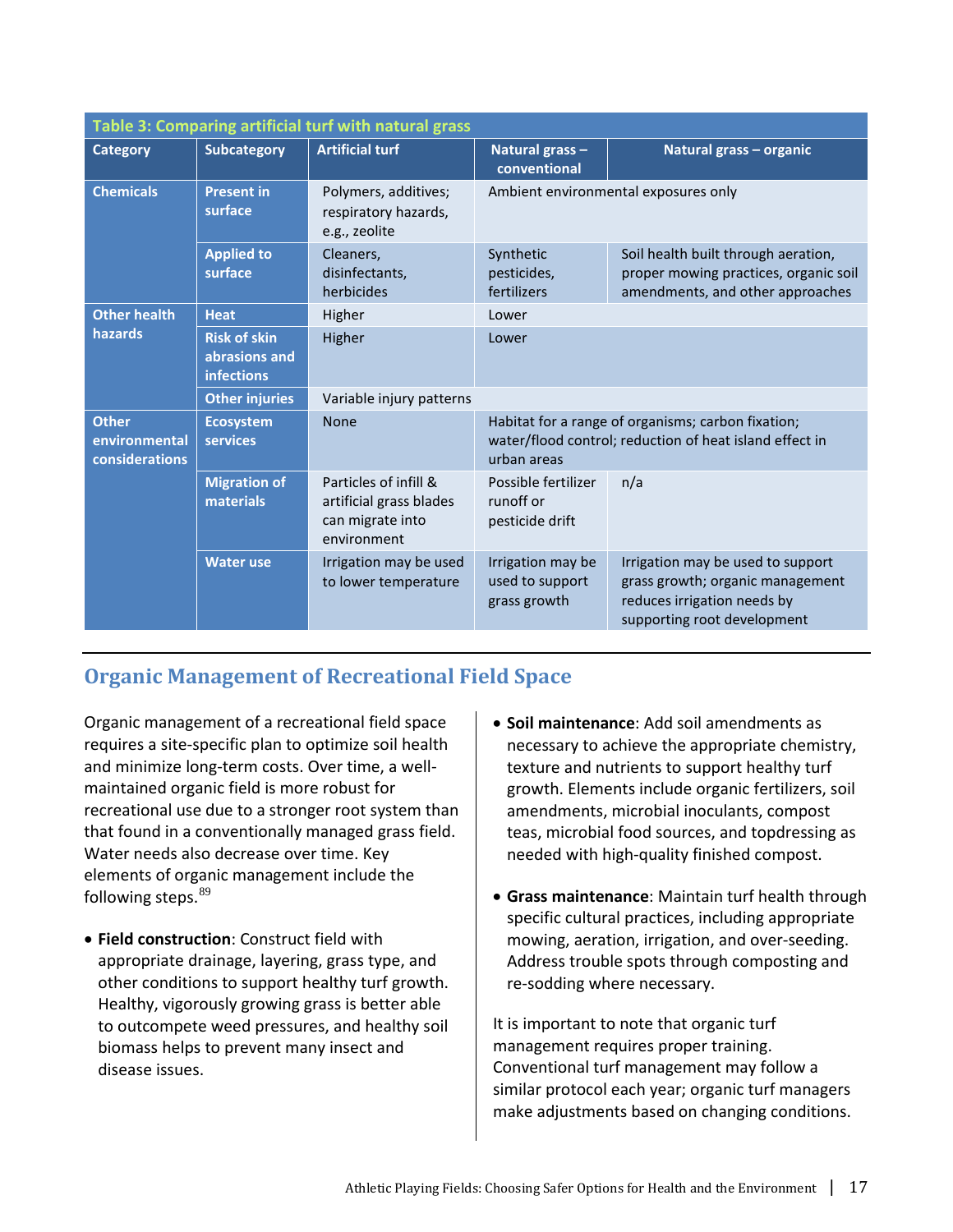# **Installation/Maintenance Costs: Comparing Artificial Turf with Natural Grass**

In analyzing the costs of artificial vs. natural grass systems, it is important to consider full life cycle costs, including installation, maintenance, and disposal/replacement. Artificial turf systems of all types require a significant financial investment at each stage of the product life cycle. In general, the full life cycle cost of an artificial turf field is higher than the cost of a natural grass field.

Cost information is available through university entities, turf managers' associations, and personal communications with professional grounds managers. Information is also available on the relative costs of conventional vs. organic management of natural grass.

## **Installation**

According to the Sports Turf Managers Association (STMA), the cost of installing an artificial turf system may range from \$4.50 to \$10.25 per square foot. For a football field with a play area of 360x160 feet plus a 15-foot extension on each dimension (65,625 square feet), this yields an installation cost ranging from about \$295,000 to about \$673,000. These are costs for field installation only, and full project costs may be higher. Costs for a larger field would also be higher. A range of choices in materials and underlayments can influence the total cost of the field.

In one site-specific example, information provided by the town of Natick, Massachusetts, shows that the full project budget for the installation in 2015 of a new artificial turf field (117,810 square feet), along with associated landscaping, access and site furnishings, totaled \$1.2 million. $90$ 

For natural grass, installation of a new field may not be necessary. For communities that do choose to install a new field, costs can range from \$1.25 to \$5.00 per square foot, depending on the type of field selected. For the dimensions noted above,

this would yield an installation cost ranging from about \$82,000 to about \$328,000.<sup>[91](#page-25-60)</sup>

## **Maintenance**

Maintenance of artificial turf systems can include fluffing, redistributing and shock testing infill; periodic disinfection of the materials; seam repairs and infill replacement; and watering to lower temperatures on hot days. Maintenance of natural grass can include watering, mowing, fertilizing, replacing sod, and other activities. In both cases, specialized equipment is needed. Communities shifting from natural grass to artificial turf may need to purchase new equipment for this purpose. According to STMA, maintenance of an artificial turf field may cost \$5,000 to \$8,000 per year for materials and 300 to 500 hours of labor per year. These estimates are higher for artificial turf fields used for multiple sports. Maintenance of a natural grass field may cost \$4,000 to \$14,000 per year for materials plus 250 to 750 hours of labor. $92$ 

Organic turf maintenance can be cost-competitive with conventional management of natural grass. One study found that once established, an organic turf management program can cost 25% less than a conventional turf management program.<sup>[93](#page-25-30)</sup>

Fifteen acres of playing fields in Marblehead, MA are managed organically. Annual maintenance costs are \$2,400–\$3,000 per 2-acre playing field, not including mowing costs. Mowing costs for a 2 acre field were estimated in 2010 to be \$10,000 annually. Thus, total maintenance costs per 2-acre field are \$12,400 to \$13,000 annually (or \$0.14 to \$0.15 per square foot per year). $94$ 

## **Disposal/replacement**

Artificial turf also requires disposal at the end of its useful life. STMA estimates costs of \$6.50 to \$7.80 per square foot for disposal and resurfacing.[95](#page-25-32) Those estimates yield \$426,000 to \$512,000 for a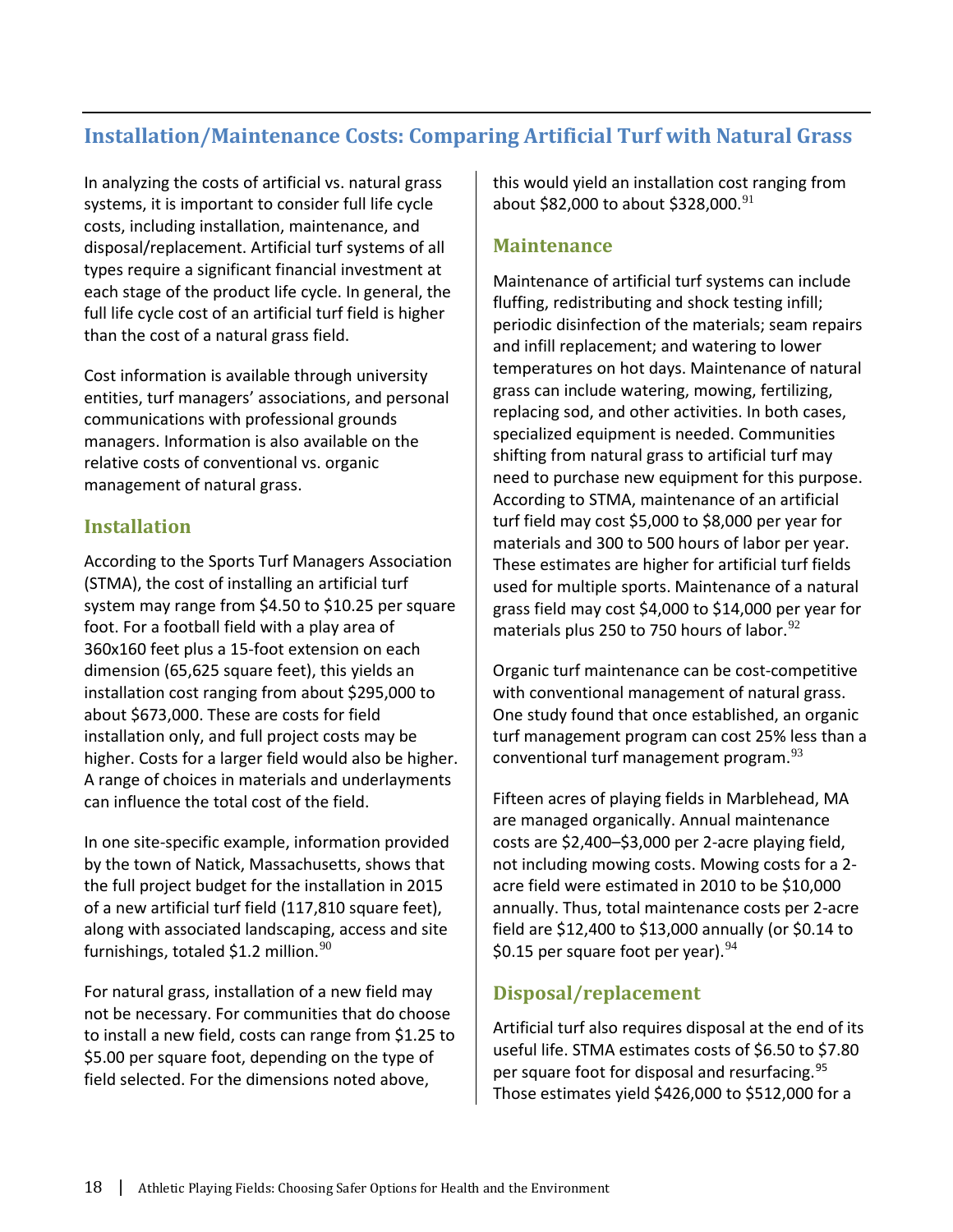65,625 square foot field and \$552,000 to \$663,000 for an 85,000 square foot field.

#### **Annualized costs**

In 2008, a Missouri University Extension study calculated annualized costs for a 16-year scenario. The calculation included the capital cost of installation; annual maintenance; sod replacement costing \$25,000 every four years for the natural fields; and surface replacement of the synthetic fields after eight years. Based on this calculation, a natural grass soil-based field is the most cost effective, followed by a natural grass sand-cap field, as shown in Table 5.<sup>[96](#page-25-33)</sup> Another study, conducted by an Australian government agency, found that the 25-year and 50-year life cycle costs for artificial turf are about 2.5 times greater than those for natural grass. $97$ 

#### **Planning over time**

Each municipality or institution will face its own considerations as it works to develop plans for

athletic fields. Some municipalities are working from a baseline of an existing, poorly-maintained grass field, or a field with poor drainage, and may wish to research options for upgrading these existing resources. In planning for the medium term, it is necessary to have a maintenance plan, whether the field is grass or artificial. For an artificial turf field, the community also needs to plan for disposal.

#### **Summary**

In summary, when the full product life cycle is taken into account, natural grass is likely to be more cost effective than artificial turf. Organic management of natural grass can further lower costs over time by building healthy soil and robust root systems. When assessing the cost of any option, whether natural grass or artificial turf, it is also important to note that there can be cost gradations depending whether a basic or a premium field is needed. More detailed cost information is also available on TURI's website.  $98$ 

# **Organic Management of Playing Fields: Springfield, MA**

The city of Springfield, Massachusetts, manages many of its sports fields organically. According to the Springfield Parks Department, organic management has improved the overall condition of these fields. Many hours of both formal and informal sports play occur on these fields, and there are few or no cancellations due to weather-related field conditions.<sup>[99](#page-25-38)</sup>



Forest Park, Springfield, MA, 2018.

The consultant working with Springfield was able to provide TURI with cost figures for the first three years of organic management. The cost was \$1,740/acre in the first year, \$1,245/acre in the

second year, and \$1,110/acre in the third year. Thus, maintenance costs decreased each year as the health of the soil and vegetation improved. $100$ 

The consultant was also able to provide an estimate of the hours of play on one of the organically managed fields. The field has 650 scheduled hours annually. In

addition to this, physical education classes are held on the field and there is an estimated 100 hours of non-programmed use. The consultant estimated that this adds up to a total of about 1,000 hours of field use per year.  $^{101}$  $^{101}$  $^{101}$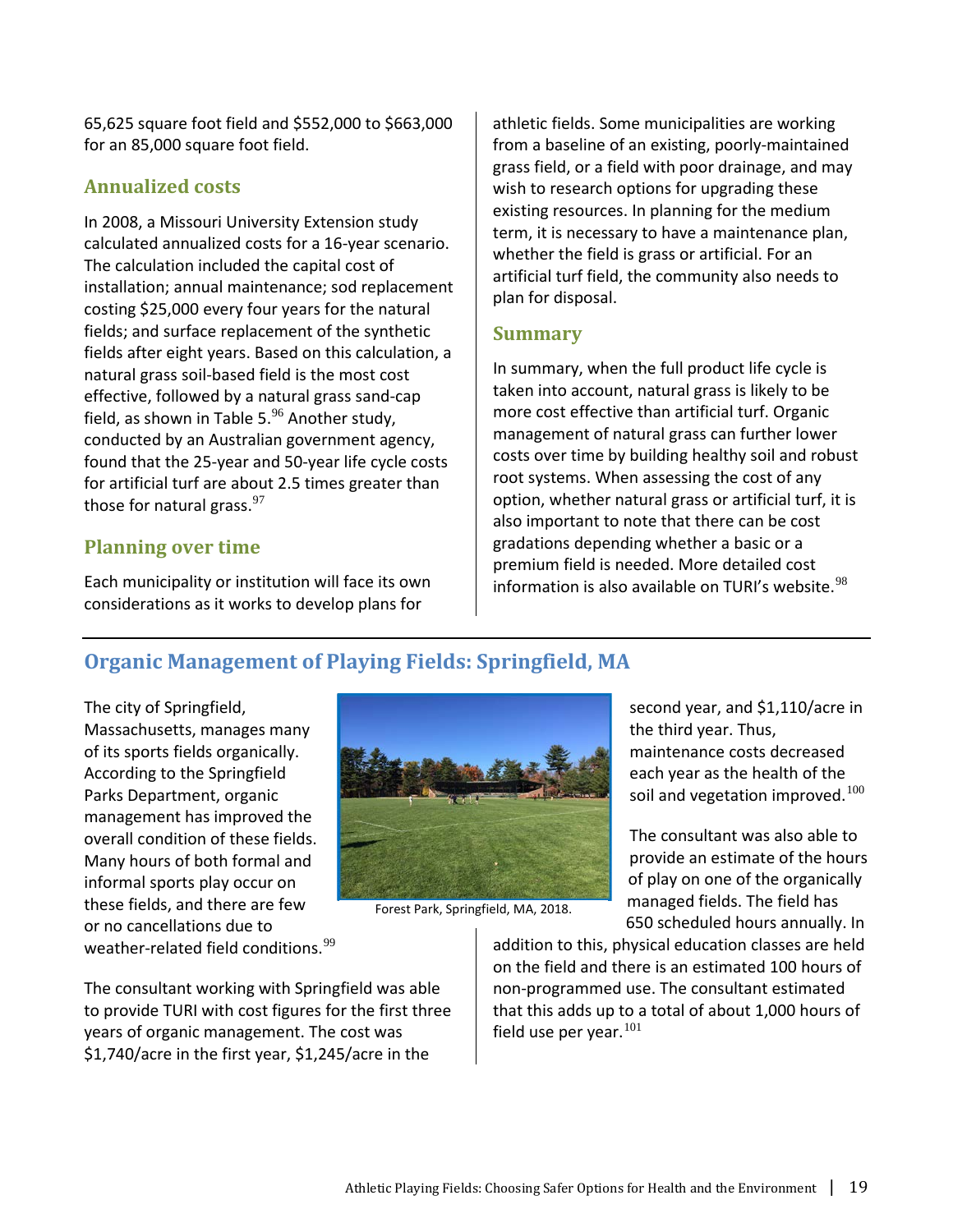## **Conclusions**

Artificial turf poses a number of health and environmental concerns. Those communities that have decided to install artificial turf are encouraged to make careful choices among the materials available to them. This is likely to include requiring some additional testing to get information on organic compounds as well as metals. Communities should bear in mind that

existing tests apply only to the sample on which they are conducted, and materials used in artificial turf may vary widely in composition. From an environmental and health standpoint, organically managed natural grass is a safer choice for sports fields. When the full product life cycle is considered, organically managed natural grass also offers lower costs over time.

#### **Glossary of Acronyms**

| <b>ATSDR</b>      | Agency for Toxic Substances and Disease Registry                         |
|-------------------|--------------------------------------------------------------------------|
| <b>CPSC</b>       | <b>Consumer Product Safety Commission</b>                                |
| EPA               | <b>US Environmental Protection Agency</b>                                |
| <b>EPDM</b>       | Ethylene propylene diene terpolymer                                      |
| <b>FDA</b>        | <b>US Food and Drug Administration</b>                                   |
| <b>IPM</b>        | Integrated pest management                                               |
| <b>NBI</b>        | Norwegian Building Institute                                             |
| <b>OEHHA</b>      | California Office of Environmental Health Hazard Assessment              |
| PAH <sub>s</sub>  | Polyaromatic hydrocarbons                                                |
| PM <sub>2.5</sub> | Particulate matter with diameter less than 2.5 micrometers               |
| <b>REACH</b>      | European Union's Registration, Evaluation and Authorisation of Chemicals |
| <b>RIVM</b>       | National Institute for Public Health and the Environment (Netherlands)   |
| <b>RSLs</b>       | <b>Restricted Substances Lists</b>                                       |
| <b>SBR</b>        | Styrene Butadiene Rubber                                                 |
| <b>STMA</b>       | <b>Sports Turf Managers Association</b>                                  |
| <b>SVOCs</b>      | Semi-volatile organic compounds                                          |
| <b>TPE</b>        | Thermoplastic elastomer                                                  |
| <b>TUR</b>        | <b>Toxics Use Reduction</b>                                              |
| <b>TURI</b>       | <b>Massachusetts Toxics Use Reduction Institute</b>                      |
| <b>TVOCs</b>      | Total volatile organic compounds                                         |
| <b>VOCs</b>       | Volatile organic compounds                                               |
| WET               | Whole effluent toxicity                                                  |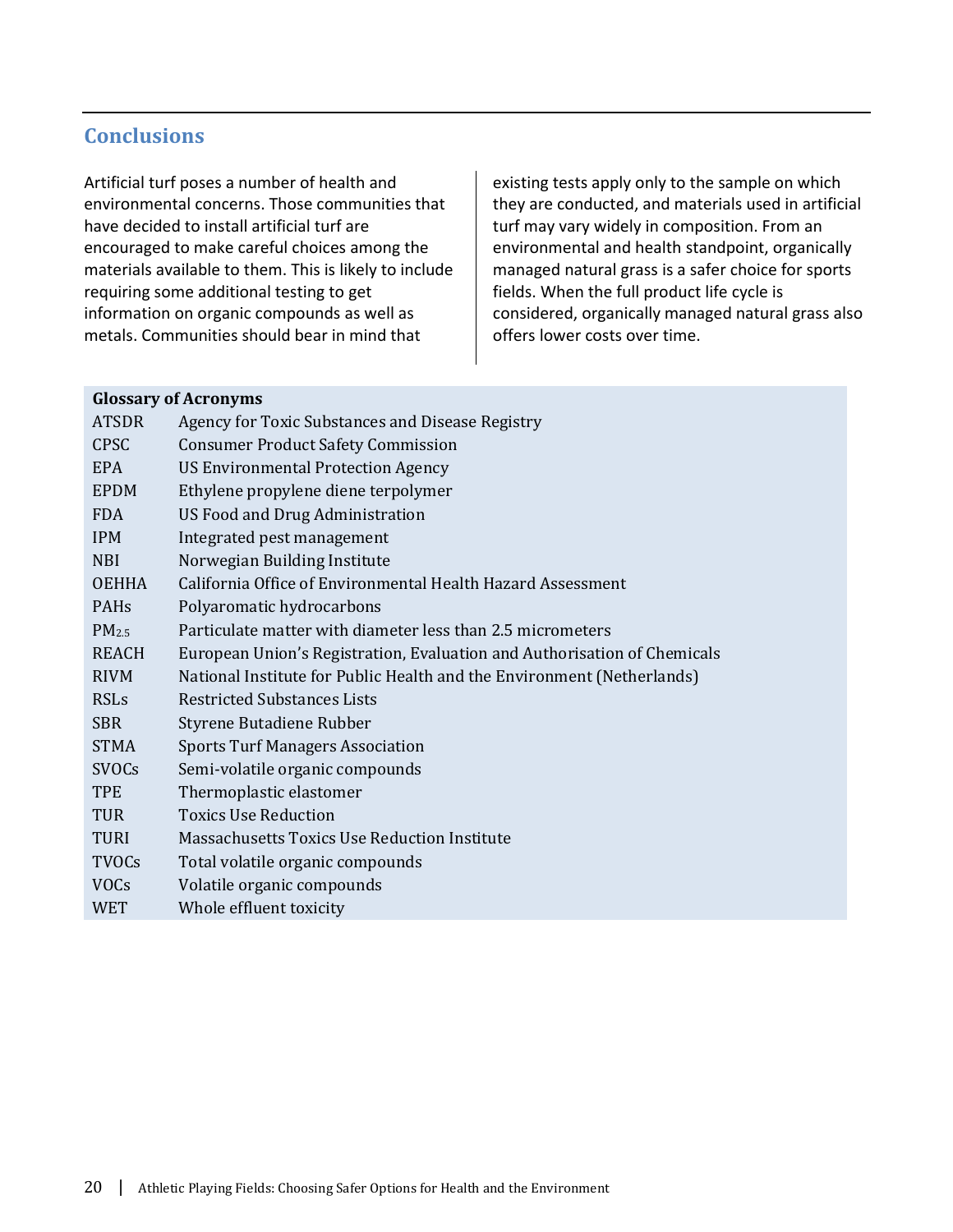<sup>8</sup> Institut für Sportbodentechnik (IST). 2002. "DIN V 18035-7: Sports Grounds: Part 7: Synthetic Turf Areas: Comments on the New 2002 Version." Available at http://www.isss-sportsurfacescience.org/downloads/documents/an0ea3ovvu din18035\_7v2002.pdf, viewed November 10, 2018. Also archived at [https://archive.org/web/.](https://archive.org/web/)

9 Toxics Use Reduction Institute. "Artificial Turf: Selecting Safer Alternatives for Athletic Playing Fields." Web page available at www.turi.org/artificialturf.

<sup>10</sup> Office of Environmental Health Hazard Assessment (OEHHA). 2010. *Safety Study of Artificial Turf Containing Crumb Rubber Infill Made From Recycled Tires: Measurements of Chemicals and Particulates in the Air, Bacteria in the Turf, and Skin Abrasions Caused by Contact with the Surface.* Sacramento: California Department of Resources Recycling and Recovery; Pavilonis, BT et al. 2013. "Bioaccessibility and Risk of Exposure to Metals and SVOCs in Artificial Turf Field Fill Materials and Fibers." *Risk Analysis* 1-12. Published by the Society for Risk Analysis, DOI 10.1111/risa.12081; no vol/issue shown.

<sup>11</sup> Bauer B, Egebaek K, Aare AK. November 2017. *Environmentally Friendly Substitute Products for Rubber Granulates as Infill for Artificial Turf Fields.* Norwegian Environmental Agency. Report #M-955/2018. Viewed at

[http://www.miljodirektoratet.no/Documents/publikasjoner/M955/M955.pdf,](http://www.miljodirektoratet.no/Documents/publikasjoner/M955/M955.pdf) November 1, 2018.

<sup>12</sup> Bauer 2017.<br><sup>13</sup> RIVM 2018.

 $\overline{a}$ 

<sup>14</sup> US EPA. December 2016. Federal Research Action Plan on Recycled Tire Crumb Used on Playing Fields and Playgrounds. EPA/600/R-16/364. Accessed a[t https://www.epa.gov/sites/production/files/2016-](https://www.epa.gov/sites/production/files/2016-12/documents/federal_research_action_plan_on_recycled_tire_crumb_used_on_playing_fields_and_playgrounds_status_report.pdf)

[12/documents/federal\\_research\\_action\\_plan\\_on\\_recycled\\_tire\\_crumb\\_used\\_on\\_playing\\_fields\\_and\\_playgrounds\\_status\\_report.pdf,](https://www.epa.gov/sites/production/files/2016-12/documents/federal_research_action_plan_on_recycled_tire_crumb_used_on_playing_fields_and_playgrounds_status_report.pdf) February 6, 2017. Chemicals covered in this literature review are also listed in a spreadsheet format in US EPA. December 2016. "Literature Review and Data Gap Analysis Spreadsheet." Available a[t https://www.epa.gov/chemical-research/december-2016-status-report-federal-research-action](https://www.epa.gov/chemical-research/december-2016-status-report-federal-research-action-plan-recycled-tire-crumb)[plan-recycled-tire-crumb,](https://www.epa.gov/chemical-research/december-2016-status-report-federal-research-action-plan-recycled-tire-crumb) viewed February 6, 2017.

<sup>15</sup> Thomas K, Irvin-Barnwell E, Giuseppi-Elie A, Ragin-Wilson A. August 2016. *Research Protocol: Collections Related to Synthetic Turf Fields with Crumb Rubber Infill.* US EPA, CDC and ATSDR. Accessed a[t https://www.epa.gov/sites/production/files/2016-](https://www.epa.gov/sites/production/files/2016-08/documents/tcrs_research_protocol_final_08-05-2016.pdf)

[08/documents/tcrs\\_research\\_protocol\\_final\\_08-05-2016.pdf,](https://www.epa.gov/sites/production/files/2016-08/documents/tcrs_research_protocol_final_08-05-2016.pdf) January 2, 2017.

<sup>16</sup> US EPA. December 2016. *Federal Research Action Plan on Recycled Tire Crumb Used on Playing Fields and Playgrounds: Status Report.*  EPA/600/R-16/364. Accessed a[t https://www.epa.gov/sites/production/files/2016-](https://www.epa.gov/sites/production/files/2016-12/documents/federal_research_action_plan_on_recycled_tire_crumb_used_on_playing_fields_and_playgrounds_status_report.pdf)

[plan-recycled-tire-crumb,](https://www.epa.gov/chemical-research/december-2016-status-report-federal-research-action-plan-recycled-tire-crumb) viewed February 6, 2017. Also see four additional sources: • OEHHA 2010. • Pavilonis 2013. • Office of Environmental Health Hazard Assessment (OEHHA). 2007. *Evaluation of Health Effects of Recycled Waste Tires in Playgrounds and Track Products.* Sacramento: California Environmental Protection Agency. Available a[t https://www2.calrecycle.ca.gov/Publications/Download/1278,](https://www2.calrecycle.ca.gov/Publications/Download/1278) viewed March 4, 2015. Claudio, Luz. 2008. "Synthetic Turf: Health Debate Takes Root." *Environmental Health Perspectives* 116:3, A117-A122.

<sup>17</sup> Perkins AM, Inayat-Hussain SH, Deziel NC, Johnson CH, Ferguson SS, Garcia-Milian R, Thompson DC, Vasiliou V. 2019. "Evaluation of Potential Carcinogenicity of Organic Chemicals in Synthetic Turf Crumb Rubber." *Environmental Research* 169, 163-172.

https://doi.org/10.1016/j.envres.2018.10.018

<sup>18</sup> Chien Y-C et al. 2003. "Assessment of occupational health hazards in scrap-tire shredding facilities." *Science of the Total Environment* 309:1-3, 35-46.

<sup>1</sup> Toxics Use Reduction Institute. 2018. "Artificial Turf: Selecting Safer Alternatives for Athletic Playing Fields." Available at [www.turi.org/artificialturf.](http://www.turi.org/artificialturf) Also see Toxics Use Reduction Institute. 2018. "Organic Lawn Care Projects," available at [https://www.turi.org/Our\\_Work/Community/Topic\\_Areas/Organic\\_Lawn\\_Care\\_Projects,](https://www.turi.org/Our_Work/Community/Topic_Areas/Organic_Lawn_Care_Projects) and "Organic Lawn Care," available at

[https://www.turi.org/Our\\_Work/Community/Organic\\_Lawn\\_Care.](https://www.turi.org/Our_Work/Community/Organic_Lawn_Care) <sup>2</sup> Landrigan P. 2 Landrigan P. 1998. "Environmental Health 11:2, <sup>2</sup> Landrigan P. 1998. "Environmental Health 11:2,

<sup>189-94.&</sup>lt;br><sup>3</sup> US EPA. December 2016. *Federal Research Action Plan on Recycled Tire Crumb Used on Playing Fields and Playgrounds: Status Report.* EPA/600/R-16/364. Accessed a[t https://www.epa.gov/sites/production/files/2016-](https://www.epa.gov/sites/production/files/2016-12/documents/federal_research_action_plan_on_recycled_tire_crumb_used_on_playing_fields_and_playgrounds_status_report.pdf)

<sup>12/</sup>documents/federal research action plan on recycled tire crumb used on playing fields and playgrounds status report.pdf, February 6, 2017.

<sup>4</sup> Toxics Use Reduction Institute. 2017. *"Sports Turf Alternatives Assessment: Preliminary Results: Chemicals in Artificial Turf Infill: Overview."* Viewed a[t https://www.turi.org/Our\\_Work/Community/Artificial\\_Turf/Infills\\_Overview,](https://www.turi.org/Our_Work/Community/Artificial_Turf/Infills_Overview) November 1, 2018.<br><sup>5</sup> Simcox N, Bracker A, Meyer J. 2010. Artificial Turf Field Investigation in Connecticut: Final Report. Section of Occ

Medicine, University of Connecticut Health Center.

<sup>6</sup> Connecticut Department of Environmental Protection. 2010. *Artificial Turf Study: Leachate and Stormwater Characteristics: Final Report.*  Available a[t http://www.ct.gov/deep/lib/deep/artificialturf/dep\\_artificial\\_turf\\_report.pdf,](http://www.ct.gov/deep/lib/deep/artificialturf/dep_artificial_turf_report.pdf) viewed October 25, 2016.<br>7 Bureau REACH, National Institute for Public Health and the Environment (RIVM). 2018. Annex XV Restricti

*Eight polycyclic aromatic hydrocarbons (PAHs) in granules and mulches used as infill material in synthetic turf pitches and in loose form on playgrounds and in sport applications.* Version Number 1.0, July 19, 2018. Viewed at

[https://echa.europa.eu/documents/10162/23665416/rest\\_rubber\\_granules\\_axvreport\\_annex\\_7667\\_en.pdf/c4df5bf2-6999-2fdd-84ff](https://echa.europa.eu/documents/10162/23665416/rest_rubber_granules_axvreport_annex_7667_en.pdf/c4df5bf2-6999-2fdd-84ff-d1e90898ed3e)[d1e90898ed3e,](https://echa.europa.eu/documents/10162/23665416/rest_rubber_granules_axvreport_annex_7667_en.pdf/c4df5bf2-6999-2fdd-84ff-d1e90898ed3e) November 7, 2018. Also archived at [https://archive.org/web/.](https://archive.org/web/)

[<sup>12/</sup>documents/federal\\_research\\_action\\_plan\\_on\\_recycled\\_tire\\_crumb\\_used\\_on\\_playing\\_fields\\_and\\_playgrounds\\_status\\_report.pdf,](https://www.epa.gov/sites/production/files/2016-12/documents/federal_research_action_plan_on_recycled_tire_crumb_used_on_playing_fields_and_playgrounds_status_report.pdf) February 6, 2017. Chemicals covered in this literature review are also listed in a spreadsheet format in US EPA. December 2016. "Literature Review and Data Gap Analysis Spreadsheet." Available a[t https://www.epa.gov/chemical-research/december-2016-status-report-federal-research-action-](https://www.epa.gov/chemical-research/december-2016-status-report-federal-research-action-plan-recycled-tire-crumb)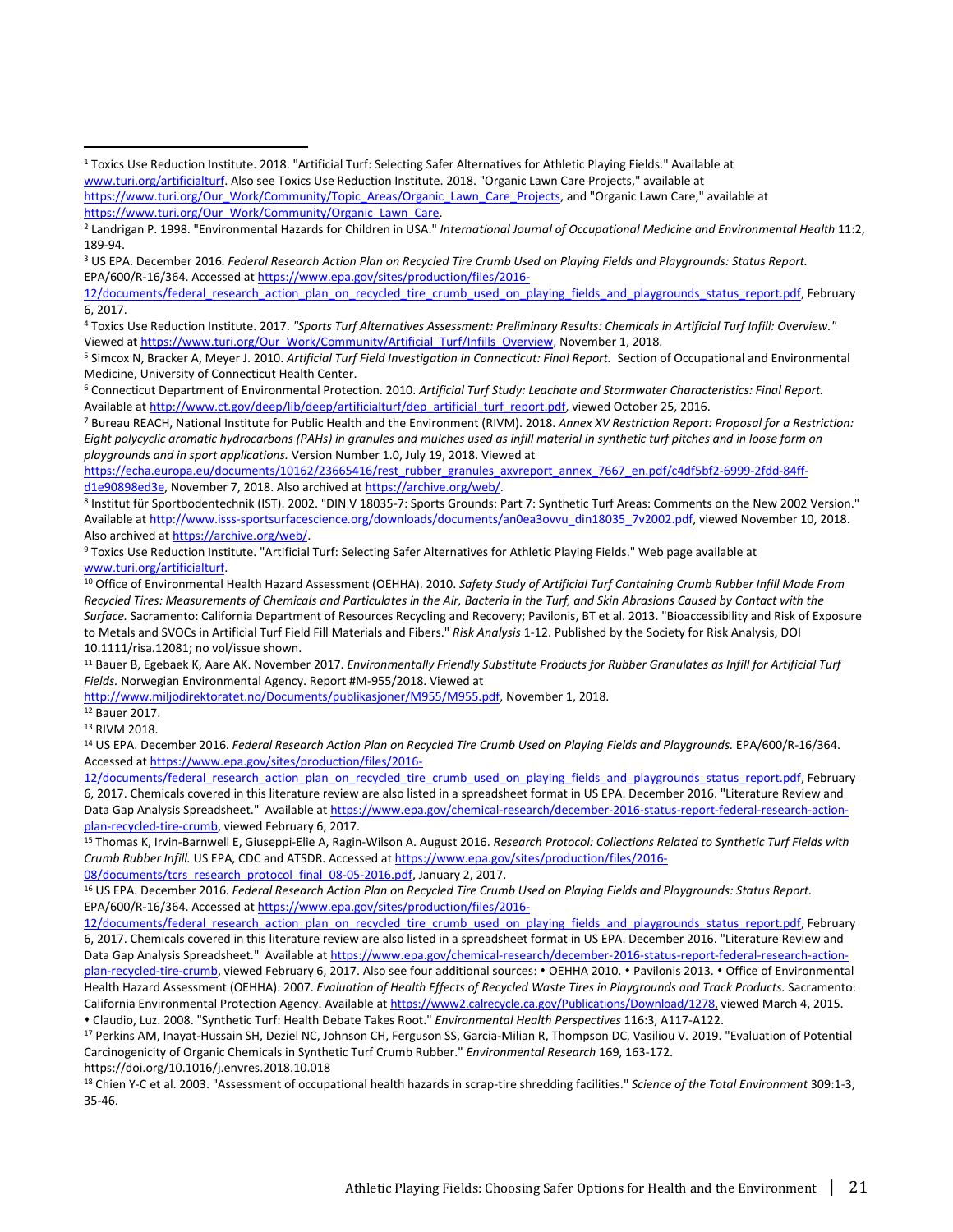<sup>19</sup> Vermeulen R. 2000. "Mutagenic profile of rubber dust and fume exposure in two rubber tire companies." *Mutation Research/Genetic* 

<span id="page-23-0"></span>*Toxicology and Environmental Mutagenesis* 468:2, 165-171.<br><sup>20</sup> Kroschwitz J, ed. 1990. *Concise Encyclopedia of Polymer Science and Engineering*. New York: John Wiley & Sons. Ormonde, E., Yoneyama, M., Xu, X. 2015. "Ethylene-Propylene Elastomers." *Chemical Economics Handbook.* CEH Report #525.2600. Houston, TX: IHS Chemical.

<span id="page-23-1"></span><sup>21</sup> Norwegian Building Research Institute (NBI - BYGGFORSK). 2004. "Potential Health and Environmental Effects Linked to Artificial Turf Systems: Final Report." Report prepared for the Norwegian Football Association. Project no. 0-10820. September 10, 2004. Authors: Thale S.W. Plesser, Ole J. Lund. Note: The study refers to the material as recycled rubber granulate and does not state specifically that the material was derived from waste tires, but from context it is reasonable to conclude that this is the case.

<sup>22</sup> Nilsson NH, Malmgren-Hansen B, Thomsen US, Danish Technological Institute. 2008. "Mapping, emissions and environmental and health assessment of chemical substances in artificial turf." Danish Ministry of the Environment. Survey of Chemical Substances in Consumer Products, No. 100 2008. Viewed a[t https://www2.mst.dk/udgiv/publications/2008/978-87-7052-866-5/pdf/978-87-7052-867-2.pdf,](https://www2.mst.dk/udgiv/publications/2008/978-87-7052-866-5/pdf/978-87-7052-867-2.pdf) November 12, 2018. Also archived at <u>https://archive.org/web/</u>.<br><sup>23</sup> Moretto R. 2007. *Environmental and health assessment of the use of elastomer granules (virgin and from used tires) as filling in third-*

*generation artificial turf.* Report prepared for ADEME/ALIAPUR/Fieldturf Tarkett. Viewed at

[https://www.aliapur.fr/pdf/1\\_environmental\\_evaluation\\_0.pdf,](https://www.aliapur.fr/pdf/1_environmental_evaluation_0.pdf) November 15, 2018.

<sup>24</sup> Bauer 2017. <sup>25</sup> RIVM 2018.

<sup>26</sup> Toxics Use Reduction Institute. 2017. *Sports Turf Alternatives Assessment: Preliminary Results: Chemicals in Alternative Synthetic Infills: EPDM.* 

Available a[t https://www.turi.org/Our\\_Work/Community/Artificial\\_Turf/Infills\\_EPDM.](https://www.turi.org/Our_Work/Community/Artificial_Turf/Infills_EPDM) 27 UL LLC. 2015. Thermoplastic elastomer (TPE) plastic. UL Prospector website.Available at

[http://plastics.ulprospector.com/generics/53/thermoplastic-elastomer-tpe,](http://plastics.ulprospector.com/generics/53/thermoplastic-elastomer-tpe) viewed August 1, 2016.<br><sup>28</sup> Nilsson N et al. 2008. "Mapping, emissions and environmental and health assessment of chemical substances in artificial

Danish Ministry of the Environment. Survey of Chemical Substances in Consumer Products, No. 100 2008.<br><sup>29</sup> International Agency for Research on Cancer (IARC). 2010. "Carbon Black." In *IARC Monographs Volume 93.* Available [https://monographs.iarc.fr/ENG/Monographs/vol93/mono93-6.pdf.](https://monographs.iarc.fr/ENG/Monographs/vol93/mono93-6.pdf)

<sup>30</sup> Dye C, Bjerke A, Schmidbauer N, Manø S. 2006. *Measurement of Air Pollution in Indoor Artificial Turf Halls.* Trondheim, Norway: Norwegian Pollution Control Authority/Norwegian Institute for Air Research. Report #NILU OR 03/2006. TA number: TA-2148/2006. ISBN number 82-425- 1716-9. Note: In the Norwegian Pollution Control Authority study, the term "rubber" is used for both SBR and TPE.

<sup>31</sup> Bureau REACH, National Institute for Public Health and the Environment (RIVM). 2018. *Annex XV Restriction Report: Proposal for a Restriction: Eight polycyclic aromatic hydrocarbons (PAHs) in granules and mulches used as infill material in synthetic turf pitches and in loose form on playgrounds and in sport applications.* Version Number 1.0, July 19, 2018. Viewed at

[https://echa.europa.eu/documents/10162/23665416/rest\\_rubber\\_granules\\_axvreport\\_annex\\_7667\\_en.pdf/c4df5bf2-6999-2fdd-84ff](https://echa.europa.eu/documents/10162/23665416/rest_rubber_granules_axvreport_annex_7667_en.pdf/c4df5bf2-6999-2fdd-84ff-d1e90898ed3e)[d1e90898ed3e,](https://echa.europa.eu/documents/10162/23665416/rest_rubber_granules_axvreport_annex_7667_en.pdf/c4df5bf2-6999-2fdd-84ff-d1e90898ed3e) November 7, 2018. Also archived at [https://archive.org/web/.](https://archive.org/web/)

<sup>32</sup> Toxics Use Reduction Institute. 2017. *Sports Turf Alternatives Assessment: Preliminary Results: Chemicals in Alternative Synthetic Infills:*  Thermoplastic Elastomer (TPE). Available at https://www.turi.org/Our\_Work/Community/Artificial\_Turf/Infills\_TPE.<br><sup>33</sup> Nike Grind. "Turf Fields." Web page viewed a[t https://www.nikegrind.com/surfaces/turf-fields/](https://www.nikegrind.com/surfaces/turf-fields/), October 2

34 Nike Chemistry. "Nike Chemistry Playbook & Restricted Substance List." Viewed at [https://about.nike.com/pages/chemistry-restricted](https://about.nike.com/pages/chemistry-restricted-substances-list)[substances-list,](https://about.nike.com/pages/chemistry-restricted-substances-list) October 2018.<br><sup>35</sup> Nike Grind. "What is Nike Grind?" Web page viewed at <u>https://www.nikegrind.com/about/</u>, October 2018.<br><sup>36</sup> Nike Chemistry. "Nike Chemistry Playbook & Restricted Substance List." Viewed

[substances-list,](https://about.nike.com/pages/chemistry-restricted-substances-list) October 2018.<br><sup>37</sup> US Greentech, Envirofill. Viewed at [https://usgreentech.com/infills/envirofill/,](https://usgreentech.com/infills/envirofill/) November 16, 2018.

<sup>38</sup> Steven Torbeck, USGreentech, personal communication November 8, 2016.

<sup>39</sup> Adam Coleman, USGreentech, personal communication, April 2018.

<sup>40</sup> AIRL, Inc. January 26, 2018. Lab Report #304074, provided to Ross Vocke, US Greentech.<br><sup>41</sup> Vocke R. February 1, 2018. "Are Envirofill and Microban Safe?" US Greentech blog. Viewed at <u>https://usgreentech.com/learning</u> [center/blog/envirofill-microban-safe/,](https://usgreentech.com/learning-center/blog/envirofill-microban-safe/) August 16, 2018.

<sup>42</sup> "ZPTech: Microban technology is effective against bacteria, mold, and mildew." Web page available at https://www.microban.com/micro-<br>prevention/technologies/zptech, viewed April 30, 2018.

<sup>43</sup> "ZPTech: Microban technology is effective against bacteria, mold, and mildew." Web page available a[t https://www.microban.com/micro](https://www.microban.com/micro-prevention/technologies/zptech)[prevention/technologies/zptech,](https://www.microban.com/micro-prevention/technologies/zptech) viewed April 30, 2018. 44 Adam Coleman, USGreentech, personal communication, April 2018.

<sup>45</sup> Dillon GS et al. 2015. "Triclosan: Current status, occurrence, environmental risks and bioaccumulation potential." *International Journal of Environmental Research and Public Health* 12:5, 5657–5684. Available at [https://www.ncbi.nlm.nih.gov/pmc/articles/PMC4454990/.](https://www.ncbi.nlm.nih.gov/pmc/articles/PMC4454990/) Halden, RU et al. 2017. "The Florence Statement on Triclosan and Triclocarban." Available at https://ehp.niehs.nih.gov/ehp1788/.<br><sup>46</sup> AIRL, Inc. April 13, 2018. Lab Report #305669, provided to Ross Vocke, USGreentech.

<sup>47</sup> Suzuki Y and Kohyama N. 1984. "Malignant mesothelioma induced by asbestos and zeolite in the mouse peritoneal cavity." *Environmental Research* 35:1, 277-92.<br><sup>48</sup> Weissman D and Kiefer M. 2011. "Erionite: An Emerging North American Hazard." *NIOSH Science Blog.* Viewed at [https://blogs.cdc.gov/niosh-](https://blogs.cdc.gov/niosh-science-blog/2011/11/22/erionite/)

[science-blog/2011/11/22/erionite/,](https://blogs.cdc.gov/niosh-science-blog/2011/11/22/erionite/) June 27, 2018. Also saved a[t https://archive.org/web/.](https://archive.org/web/) 49 Pimentel JC and Avila R. 1973. "Respiratory disease in cork workers ('suberosis'). *Thorax* 28:4, 409-423.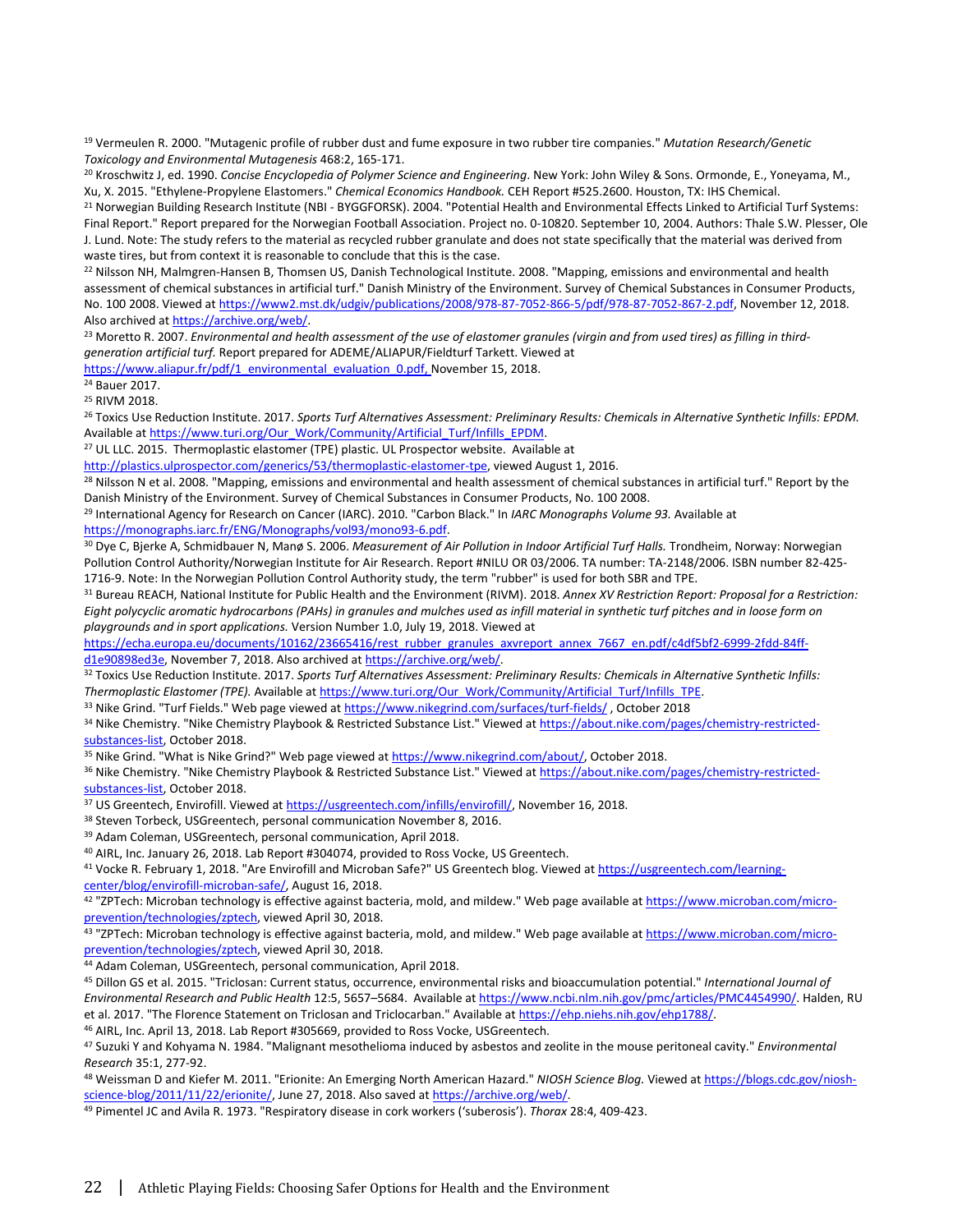<sup>50</sup> Cordeiro CR, Alfaro TM, Freitas S, Cemlyn-Jones J, Ferreira AJ. 2011. "Rare interstitial lung diseases of environmental origin." In Cordier, JF, ed. *Orphan Lung Diseases. European Respiratory Monograph* No. 54, December 2011. Pages 301-314. Available at

[https://books.google.com/books?id=k4thZjeuEwUC&pg=PT312&hl=en#v=onepage&q&f=false,](https://books.google.com/books?id=k4thZjeuEwUC&pg=PT312&hl=en#v=onepage&q&f=false) viewed October 2016.<br><sup>51</sup> American College of Allergy, Asthma and Immunology. 2014. "Tree Nut Allergy." Viewed at https://acaai.org/allergi [allergies/types-food-allergy/tree-nut-allergy,](https://acaai.org/allergies/types/food-allergieas/types-food-allergy/tree-nut-allergy) October 26, 2018.<br><sup>52</sup> Matti M. 2017. "Man Dies of Anaphylaxis following Exposure to Walnuts Used in Sandblasting." *Allergic Living.* Viewed at

[https://www.allergicliving.com/2017/10/23/man-dies-of-anaphylaxis-following-exposure-to-walnuts-used-in-sandblasting/,](https://www.allergicliving.com/2017/10/23/man-dies-of-anaphylaxis-following-exposure-to-walnuts-used-in-sandblasting/) September 13, 2018.<br><sup>53</sup> USGreentech. "Safeshell." Web page available at https://usgreentech.com/infill

<span id="page-24-0"></span>

[https://archive.org/web/.](https://archive.org/web/)

55 OSHA. (n.d.) "Cotton Dust: Hazards and Possible Solutions." Viewed at [https://www.osha.gov/SLTC/cottondust/hazards.html,](https://www.osha.gov/SLTC/cottondust/hazards.html) September 13, 2018.

<span id="page-24-1"></span><sup>56</sup> Toxics Use Reduction Institute. 2019. "Artificial Turf Infill: Laboratory Testing Results: PAHs." Fact sheet available at

[https://www.turi.org/Our\\_Work/Community/Artificial\\_Turf/PAH\\_Test\\_Results,](https://www.turi.org/Our_Work/Community/Artificial_Turf/PAH_Test_Results) viewed April 2019.<br><sup>57</sup> Connecticut Department of Environmental Protection (Connecticut DEP). 2010. Artificial Turf Study: Leachate and Stormwater C

Connecticut DEP. Available at http://www.ct.gov/deep/lib/deep/artificialturf/dep\_artificial\_turf\_report.pdf, viewed May 2016.<br><sup>58</sup> US EPA. 2016. "Whole Effluent Toxicity Methods." Web page available at https://www.epa.gov/ viewed May 2016.

<sup>59</sup> Kruger O. 2013. "New approach to the ecotoxicological risk assessment of artificial outdoor sporting grounds." *Environmental Pollution* 175, 69- 74.

<sup>60</sup> Bureau REACH, National Institute for Public Health and the Environment (RIVM). 2018. *Annex XV Restriction Report: Proposal for a Restriction: Eight polycyclic aromatic hydrocarbons (PAHs) in granules and mulches used as infill material in synthetic turf pitches and in loose form on playgrounds and in sport applications.* Version Number 1.0, July 19, 2018. Viewed at

[https://echa.europa.eu/documents/10162/23665416/rest\\_rubber\\_granules\\_axvreport\\_annex\\_7667\\_en.pdf/c4df5bf2-6999-2fdd-84ff](https://echa.europa.eu/documents/10162/23665416/rest_rubber_granules_axvreport_annex_7667_en.pdf/c4df5bf2-6999-2fdd-84ff-d1e90898ed3e)[d1e90898ed3e,](https://echa.europa.eu/documents/10162/23665416/rest_rubber_granules_axvreport_annex_7667_en.pdf/c4df5bf2-6999-2fdd-84ff-d1e90898ed3e) November 7, 2018. Also archived at [https://archive.org/web/.](https://archive.org/web/)

<sup>61</sup> Center for Sports Surface Research. 2012. *Synthetic Turf Heat Evaluation: Progress Report.* University Park, PA: Center for Sports Surface Research, Pennsylvania State University.

<sup>62</sup> Center for Sports Surface Research, 2012.

<sup>63</sup> Lim L and Walker R. 2009. An Assessment of Chemical Leaching, Releases to Air and Temperature at Crumb-Rubber Infilled Synthetic Turf Fields. Albany, NY: New York State Department of Environmental Conservation.

<sup>64</sup> Center for Sports Surface Research. 2015. *The Effect of Irrigation on Synthetic Turf Characteristics: Surface Temperature, Soccer Ball Roll, and* 

Traction: Progress Report. University Park, PA: Center for Sports Surface Research, Pennsylvania State University.<br><sup>65</sup> Milone and MacBroom, Inc. 2008. *Evaluation of the Environmental Effects of Synthetic Turf Athletic Fi* 

[http://cahe.nmsu.edu/programs/turf/documents/brigham-young-study.pdf,](http://cahe.nmsu.edu/programs/turf/documents/brigham-young-study.pdf) viewed February 2016.<br><sup>67</sup> Center for Sports Surface Research, 2015.

<sup>68</sup> Milone and MacBroom, Inc. 2008.

<sup>69</sup> Williams and Pulley, 2004.

<sup>70</sup> Howe A and Boden B. "Heat-Related Illness in Athletes." *American Journal of Sports Medicine* 35:8, 1384-1395. Other resources include: Johns Hopkins Medicine web page, "Heat-Related Illnesses and Young Athletes: 3 Important Things Parents and Coaches Need to Know." Available at [http://www.hopkinsmedicine.org/health/articles-and-answers/prevention/heat-related-illness-and-young-athletes-3-important-things-parents](http://www.hopkinsmedicine.org/health/articles-and-answers/prevention/heat-related-illness-and-young-athletes-3-important-things-parents-and-coaches-need-to-know)[and-coaches-need-to-know,](http://www.hopkinsmedicine.org/health/articles-and-answers/prevention/heat-related-illness-and-young-athletes-3-important-things-parents-and-coaches-need-to-know) viewed June 2016; CoachSafely, "Heat Illness." Available a[t http://www.coachsafely.com/heat-illness/,](http://www.coachsafely.com/heat-illness/) viewed June 2016.

<sup>71</sup> Jenkins J. September 7, 2018. "37 Marshall County School Band Members Treated for Heat Exhaustion." *Metro News* Viewed at [http://wvmetronews.com/2018/09/07/37-marshall-county-school-band-members-treated-for-heat-exhaustion/,](http://wvmetronews.com/2018/09/07/37-marshall-county-school-band-members-treated-for-heat-exhaustion/) December 18, 2018.

72 Marsili L et al. 2014. "Release of polycyclic aromatic hydrocarbons and heavy metals from rubber crumb in synthetic turf fields: preliminary

hazard assessment for athletes." Journal of Environmental & Analytical Toxicology 5:2, 265.<br><sup>73</sup> Toxics Use Reduction Institute. 2016. "Sports Turf Alternatives Assessment: Preliminary Results: Physical and Biological Haza

74 Meyers MC and Barnhill BS. 2004. "Incidence, Causes, and Severity of High School Football Injuries on Fieldturf versus Natural Grass: A Five-Year Prospective Study." *American Journal of Sports Medicine* 32:7, 1626-1638; OEHHA 2010. Dragoo J and Braun H. 2010. "The Effect of Playing Surface on Injury Rate: Review of Current Literature." *Sports Medicine* 40:11, 981-990.

<sup>75</sup> OEHHA, 2010.

<sup>76</sup> Toxics Use Reduction Institute. 2016. "Sports Turf Alternatives Assessment: Preliminary Results: Physical and Biological Hazards." Available at https://www.turi.org/Our\_Work/Community/Artificial\_Turf/Physical\_and\_Biological\_Hazards.<br>77 Synthetic Turf Scientific Advisory Panel Meeting 2018 Slides. Patty Wong. "Section 2: Synthetic Turf and Playground Studies Overvi

2018. Viewed at [https://oehha.ca.gov/media/slides\\_binder.pdf,](https://oehha.ca.gov/media/slides_binder.pdf) October 18, 2018. 2018. 78 Synthetic Turf Scientific Advisory Panel Meeting 2018 Slides. Asa Bradman, Carly Hyland, Rosemary Castorina, Paloma Beamer, Nicolas L

Galvez. "Synthetic Turf Exposure Assessment Study: Characterizing Exposure-Related Behaviors." May 25, 2018. Viewed at [https://oehha.ca.gov/media/slides\\_binder.pdf,](https://oehha.ca.gov/media/slides_binder.pdf) October 18, 2018.